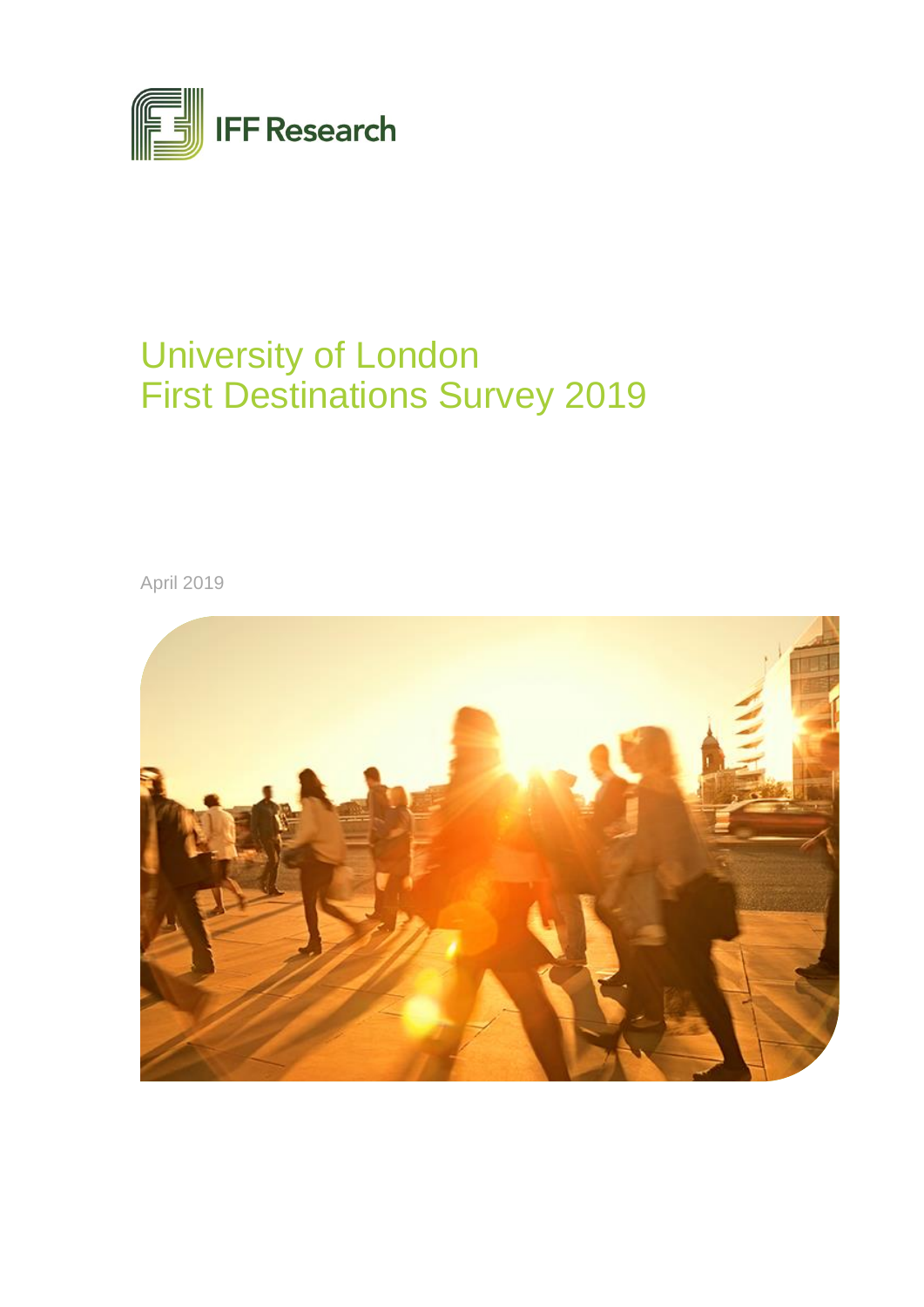# **Contents**

| 1              | <b>Executive summary</b>                         |    |
|----------------|--------------------------------------------------|----|
| $2^{\circ}$    | Research objectives                              | 5  |
| 3              | <b>Graduates current activity</b>                |    |
| $\overline{4}$ | Graduates in employment                          | 12 |
| 5              | Graduates in further study, training or research | 16 |
| 6              | Measuring graduate satisfaction                  | 18 |



5<sup>th</sup> Floor, St Magnus House 3 Lower Thames St London EC3R 6HD Tel: +44(0)20 7250 3035 Website: iffresearch.com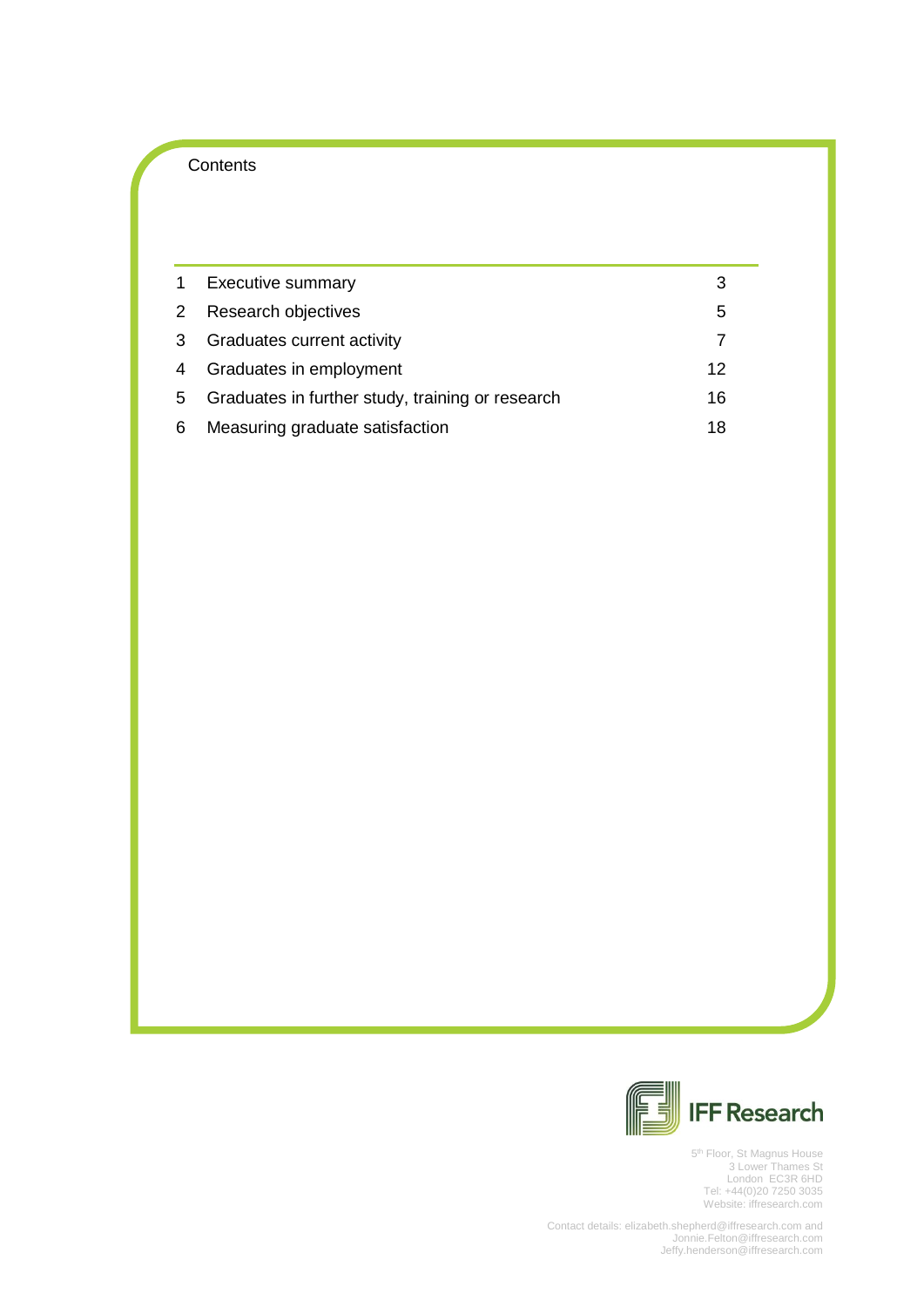# <span id="page-2-0"></span>**Executive summary**

# Graduates current activity

- The majority of graduates (85%) who took part in the survey were engaged in work or further study.
- Consistent with 2018, UK graduates were more likely to be employed than ROW graduates (79% vs 70%). Postgraduates were more likely to be in work (90% vs 66%) and undergraduates in further study (21% vs 10%).

# Graduates in employment

- While a smaller proportion were in work compared to the previous year overall (72% in 2019 vs. 76% in 2018), the proportion in professional employment was the same (84% across both years). Those who were more likely to be in professional employment were:
	- Postgraduates (91%) over undergraduates (80%) as seen in 2018.
	- UK and EU graduates (89% and 95%) over ROW graduates (82%) a new difference for 2019.
- Graduates most commonly stated they undertook their current job because it fitted into their career plan or was the type of work they wanted (33%), however this represented a slight decrease since 2018 (37%).
- Two-fifths of employed graduates (42%) felt that their qualification helped to obtain their job. More graduates reported that their course was a formal requirement than in 2018 (31% vs 23%). Undergraduates were particularly likely to state this (19% vs 3% postgraduates).

# Graduates in further study, training or research

- Of the graduates involved in further study, training or research, approximately one third (33%) were studying via UoL, the same proportion as in the 2018 study. Unlike the 2018 study, there were no different significant differences by level (undergraduate vs postgraduate).
- Consistent with the 2018 survey, UoL postgraduates were most commonly in higher degrees (49% in research or a taught course) whereas undergraduates have entered more varied qualifications (28% profession qualification, 25% higher degree, and 22% first degree).



5<sup>th</sup> Floor, St Magnus House 3 Lower Thames St London EC3R 6HD Tel: +44(0)20 7250 3035 Website: iffresearch.com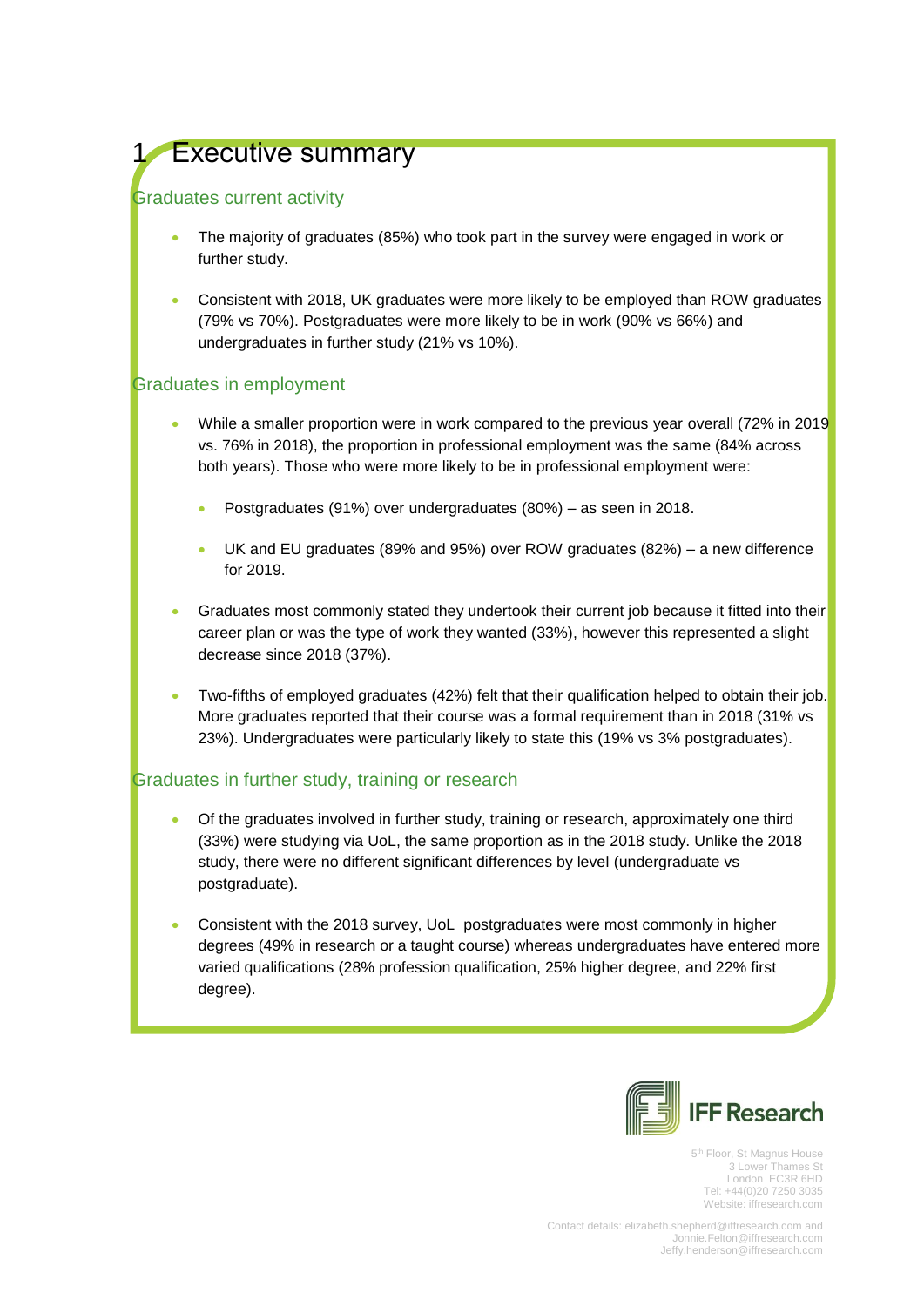# Measuring graduate satisfaction

- When asked to reflect on their time studying, the overall the response from participants was very positive; 77% of graduates felt their course met their needs and had helped them to become an independent learner.
- Postgraduates responded more positively than undergraduates for 3 of the 8 impacts of higher education, down from 5 impact measures in the 2018 survey. Those in graduate level work or study were also more positive for 7 of the impacts, a substantial increase from 2 measures in 2018.
- The Net Promoter Score (addressing the likelihood of recommending UoL courses) was +26% overall, with a mean score of 8.0.
- The satisfaction of overall experience with UoL and likelihood of staying in touch had significantly increased ratings among undergraduates (7.6 and 6.7) compared to the previous year (7.4 and 6.6). The increase in scores from UG Laws graduates could have driven this in part.



5<sup>th</sup> Floor, St Magnus House 3 Lower Thames St London EC3R 6HD Tel: +44(0)20 7250 3035 Website: iffresearch.com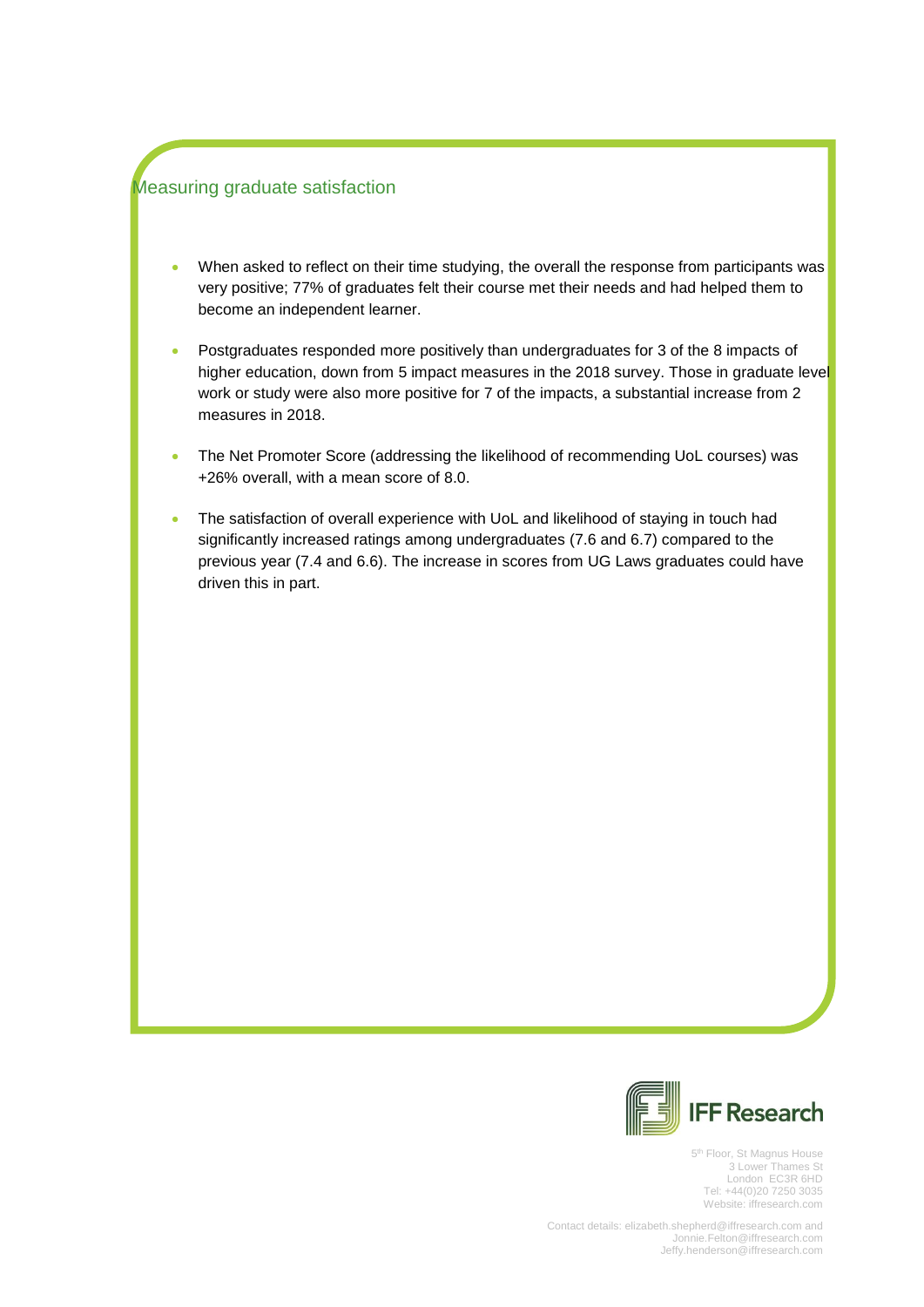# <span id="page-4-0"></span>**Research objectives**

# **Background**

.The unique nature of the institution is well illustrated by the 2017/18 graduate population, 14% of which are UK domicile, 8% from the EU and 77% representing non-EU internationally domiciled students. For the purpose of this report, this group of graduates are classified as representing the 'Rest of the World' (ROW).

For the four years prior to 2018, UoL collected information on the employment outcomes of graduates to inform current and prospective students about potential career paths. In 2018, IFF Research was commissioned to run two surveys on the behalf of UoL to map the outcomes of two cohorts of graduates:

- The 2018 survey was carried out among 2016/17 graduates.
- The 2019 survey was carried out among 2017/18 graduates.

The same destinations survey was used for both years of graduates. It was broadly based on HESA's DLHE survey, a longstanding survey carried out among graduates six months after they graduate from university. It also incorporated additional questions from the Graduate Outcomes survey, which launched in December 2018 as a replacement for the DLHE survey.

This report covers the findings from the 2019 survey.

# **Methodology**

i.

For the 2019 survey, contact details were supplied for 7,991 graduates to IFF Research by UoL; 478 of these had a UK telephone number.

All graduates were invited to participate in the survey online. Those with a UK telephone number who did not complete the survey online were then contacted in follow-up over the telephone using Computer Assisted Telephone Interview software (CATI).

Online fieldwork began on Monday 28<sup>th</sup> January 2019. UK telephone fieldwork began on 11th February with those with a UK telephone number. The survey closed on 22nd March 2019.

A total of 1,513 interviews were conducted over the whole fieldwork period, representing a response rate of 19%<sup>1</sup>. 1,367 were completed online and 146 over the telephone. Table 2.1 outlines the response rate as broken down by domicile and level of study at UoL: undergraduate (UG),

<sup>1</sup> The response rate is calculated using the total number of completes (1,513) as a proportion of the starting sample (7,991).



5<sup>th</sup> Floor, St Magnus House 3 Lower Thames St London EC3R 6HD Tel: +44(0)20 7250 3035 Website: iffresearch.com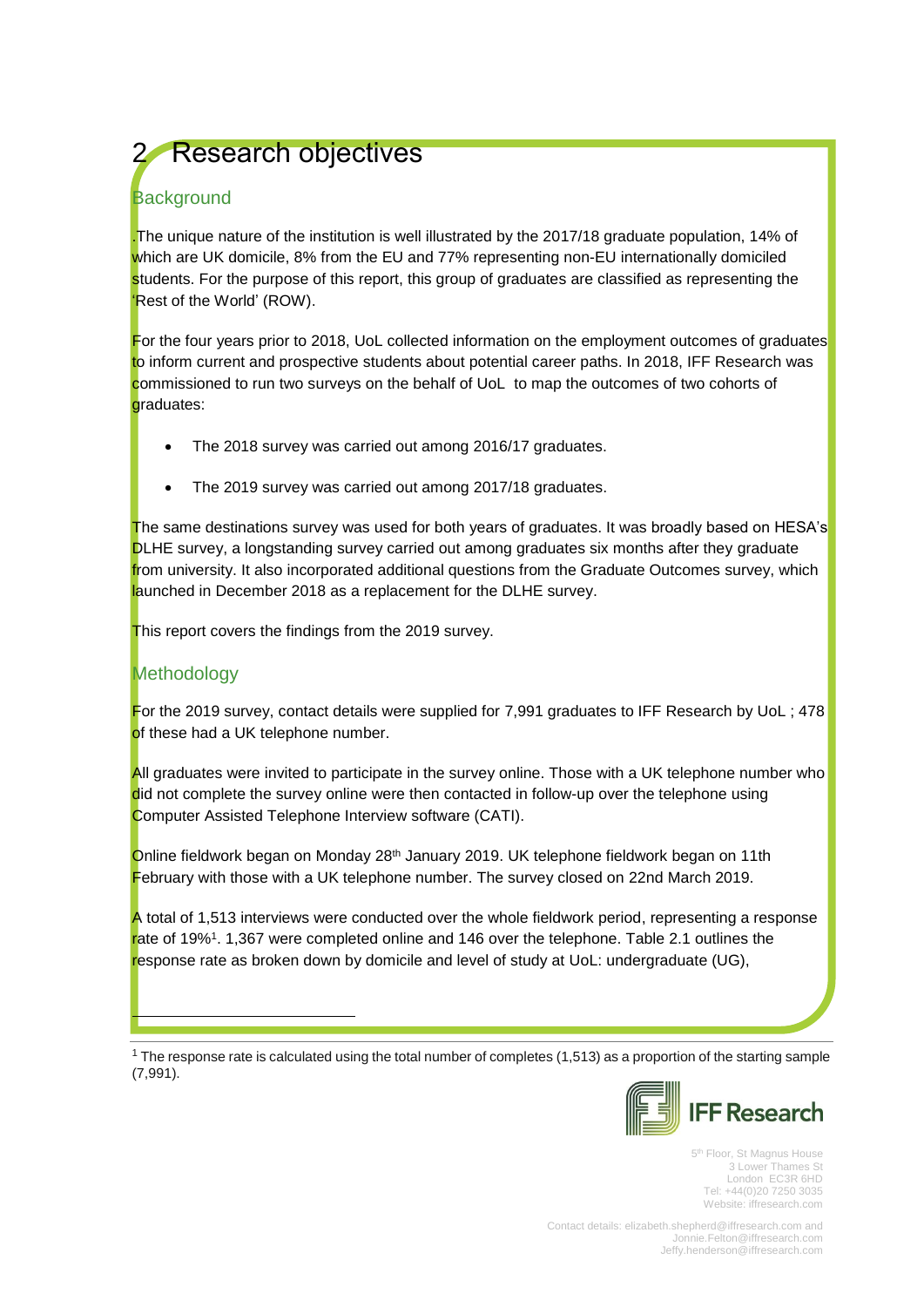postgraduate (PG) and international foundation certificate (FN). Due to the low numbers in the foundation level, this report focuses on undergraduate and postgraduate findings only.<sup>2</sup>

A total of 1,513 completed interviews allows for robust analysis at an overall level and among key subgroups. Table 2.2 presents a breakdown of interviews achieved by key demographics at an overall level. The asterisks show a significant difference between the two years.

### **Table 2.2 Breakdown of achieved interviews**

| 1,513<br>1,687<br><b>Base</b><br><b>Level of study (Level)</b><br>Undergraduate<br>59%<br>68%*<br>41%*<br>Postgraduate<br>31%<br>Foundation<br>2%<br><b>Domicile</b><br><b>UK</b><br>$17\%$ *<br>14% |  |  |  |  |  |  |
|------------------------------------------------------------------------------------------------------------------------------------------------------------------------------------------------------|--|--|--|--|--|--|
|                                                                                                                                                                                                      |  |  |  |  |  |  |
|                                                                                                                                                                                                      |  |  |  |  |  |  |
|                                                                                                                                                                                                      |  |  |  |  |  |  |
|                                                                                                                                                                                                      |  |  |  |  |  |  |
|                                                                                                                                                                                                      |  |  |  |  |  |  |
|                                                                                                                                                                                                      |  |  |  |  |  |  |
|                                                                                                                                                                                                      |  |  |  |  |  |  |
| EU<br>8%<br>8%                                                                                                                                                                                       |  |  |  |  |  |  |
| Rest of world (ROW)<br>77%*<br>74%                                                                                                                                                                   |  |  |  |  |  |  |
| <b>Course</b>                                                                                                                                                                                        |  |  |  |  |  |  |
| <b>UG EMFSS Programmes</b><br>26%<br>28%                                                                                                                                                             |  |  |  |  |  |  |
| <b>UG Laws</b><br>$31\%$ *<br>24%                                                                                                                                                                    |  |  |  |  |  |  |
| <b>Master of Laws</b><br>10%*<br>6%                                                                                                                                                                  |  |  |  |  |  |  |
| <b>MSc Professional Accountancy</b><br>9%<br>9%                                                                                                                                                      |  |  |  |  |  |  |
| <b>PG LSHTM</b><br>9%<br>8%                                                                                                                                                                          |  |  |  |  |  |  |
| $5%$ *<br><b>PG CeFIMs</b><br>0%                                                                                                                                                                     |  |  |  |  |  |  |
| <b>UG Other</b><br>9%<br>8%                                                                                                                                                                          |  |  |  |  |  |  |
| PG Other<br>8%<br>8%                                                                                                                                                                                 |  |  |  |  |  |  |
| <b>Class of degree</b>                                                                                                                                                                               |  |  |  |  |  |  |
| 1 <sup>st</sup><br>13%<br>13%                                                                                                                                                                        |  |  |  |  |  |  |
| 2:1<br>30%<br>33%                                                                                                                                                                                    |  |  |  |  |  |  |
| 2:2<br>21%<br>30%*                                                                                                                                                                                   |  |  |  |  |  |  |
| 3rd<br>$32\%$ *<br>27%                                                                                                                                                                               |  |  |  |  |  |  |

<sup>2</sup> This is consistent with the 2018 report, which did not have the foundation level of study.

i,



5<sup>th</sup> Floor, St Magnus House 3 Lower Thames St London EC3R 6HD Tel: +44(0)20 7250 3035 Website: iffresearch.com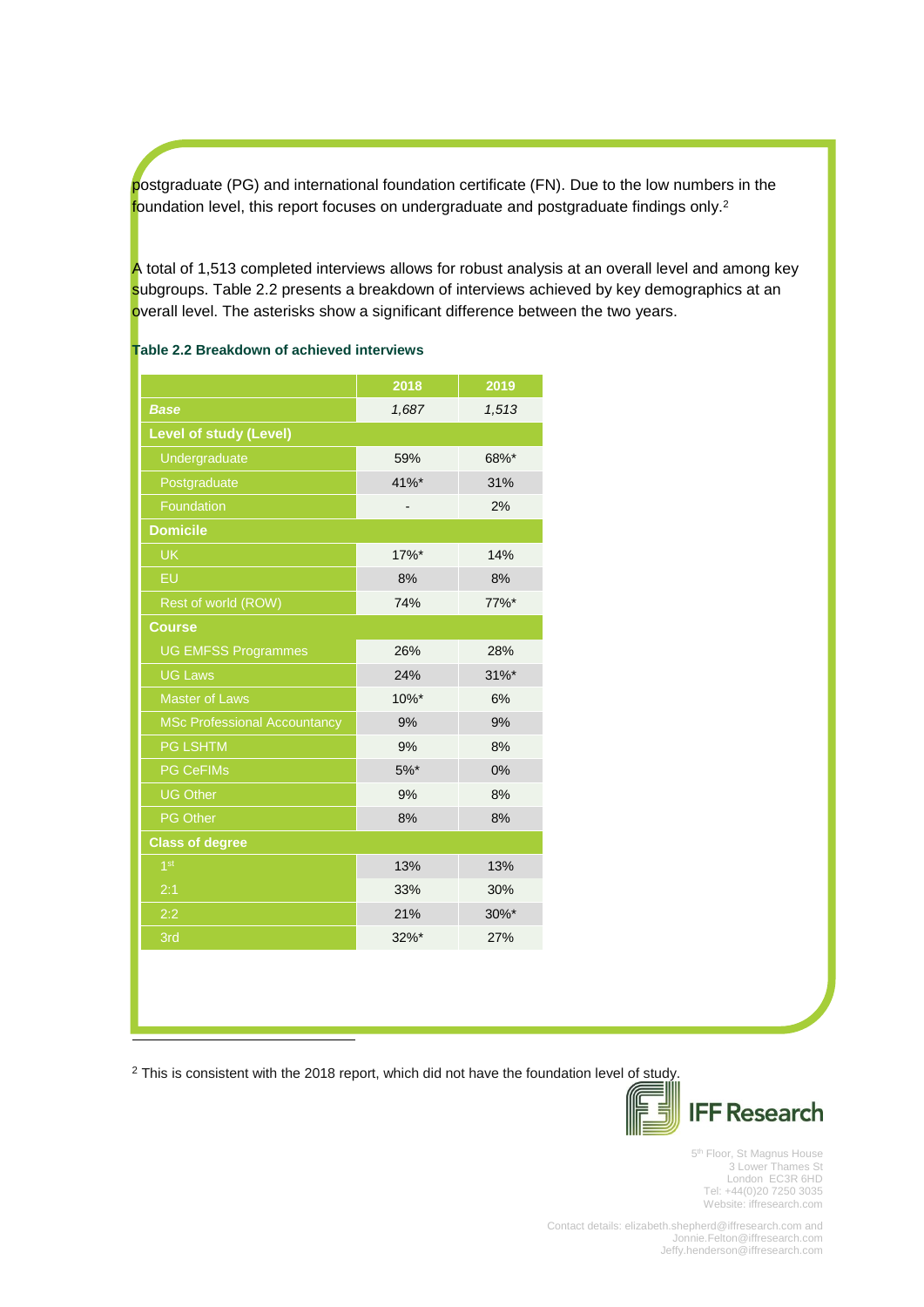# <span id="page-6-0"></span>3 Graduates current activity

The first question asked of all graduates participating in the survey was '*which of the following activities were you doing on 11 th January 2019*?'<sup>3</sup>

85% of graduates were engaged in work or further study. Of this group 72% were employed, (89% employed full-time and 11% part-time); 19% were engaged in study, training or registered as a research student (66% full-time students and 35% part-time students).

 $\overline{O}$ f all participating graduates, 72% were in professional employment or postgraduate study<sup>4</sup>. Of those who were employed, 84% were in professional employment. Of those who were in study 83% were in postgraduate study.

In 2019 a smaller proportion of graduates were in work compared to the previous year (72% in 2019 vs. 76% in 2018) but among those, the same proportion was in professional employment (84% across both years). There were no significant differences in study across the years.

Consistent with 2018 findings, postgraduates were more likely to be in work and undergraduates in further study: 90% of postgraduates were in employment compared to 66% of undergraduates. The employment rate was particularly high among those who undertook Master of Laws with UoL (94%), significantly increasing compared to the previous year (83%). Undergraduates were more likely to be engaged in study, training or research (21%) in comparison to postgraduates (10%), and to be unemployed and looking for work (13% of undergraduates vs. 5% of postgraduates).

At an overall level, those in the UK were more likely to be in work than ROW graduates (79% vs 70%).

Figure 1 and 2 show current activity broken down by domicile among undergraduates and postgraduates respectively. They were largely in line with the findings from the 2018 survey (with the exception of a decrease in UG EU graduates working part time).

i.

Professional level employment includes job roles categorised under the first three groups of the Standard Occupational Classification (SOC) system; 'Managers, directors and senior officials', 'Professional occupations' and 'Associate professional and technical occupations'. Postgraduate study is defined as higher degrees or postgraduate diplomas and certificates.



5<sup>th</sup> Floor, St Magnus House 3 Lower Thames St London EC3R 6HD Tel: +44(0)20 7250 3035 Website: iffresearch.com

The census date used for the 2018 survey was the 12<sup>th</sup> January 2018.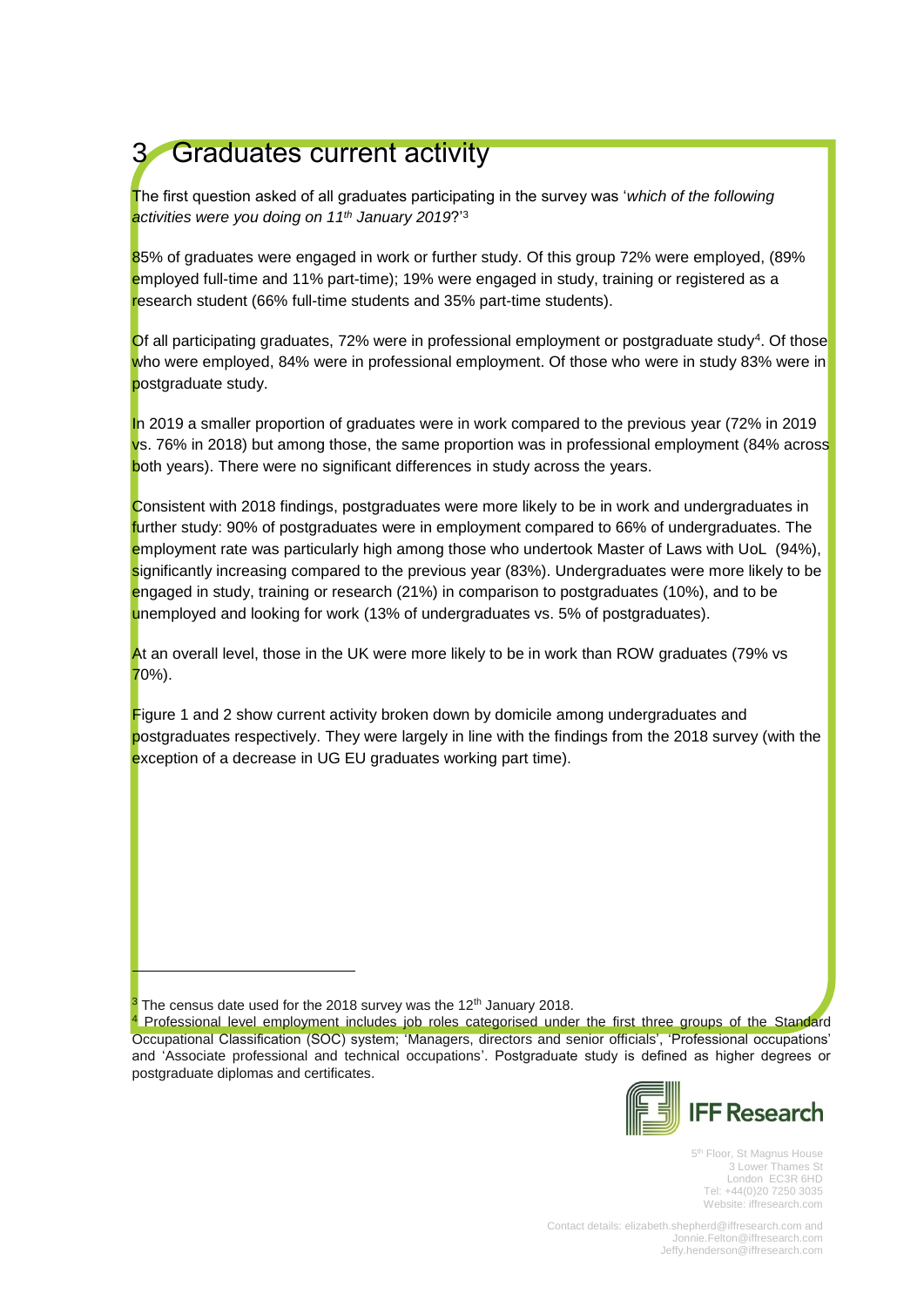



5<sup>th</sup> Floor, St Magnus House 3 Lower Thames St London EC3R 6HD Tel: +44(0)20 7250 3035 Website: iffresearch.com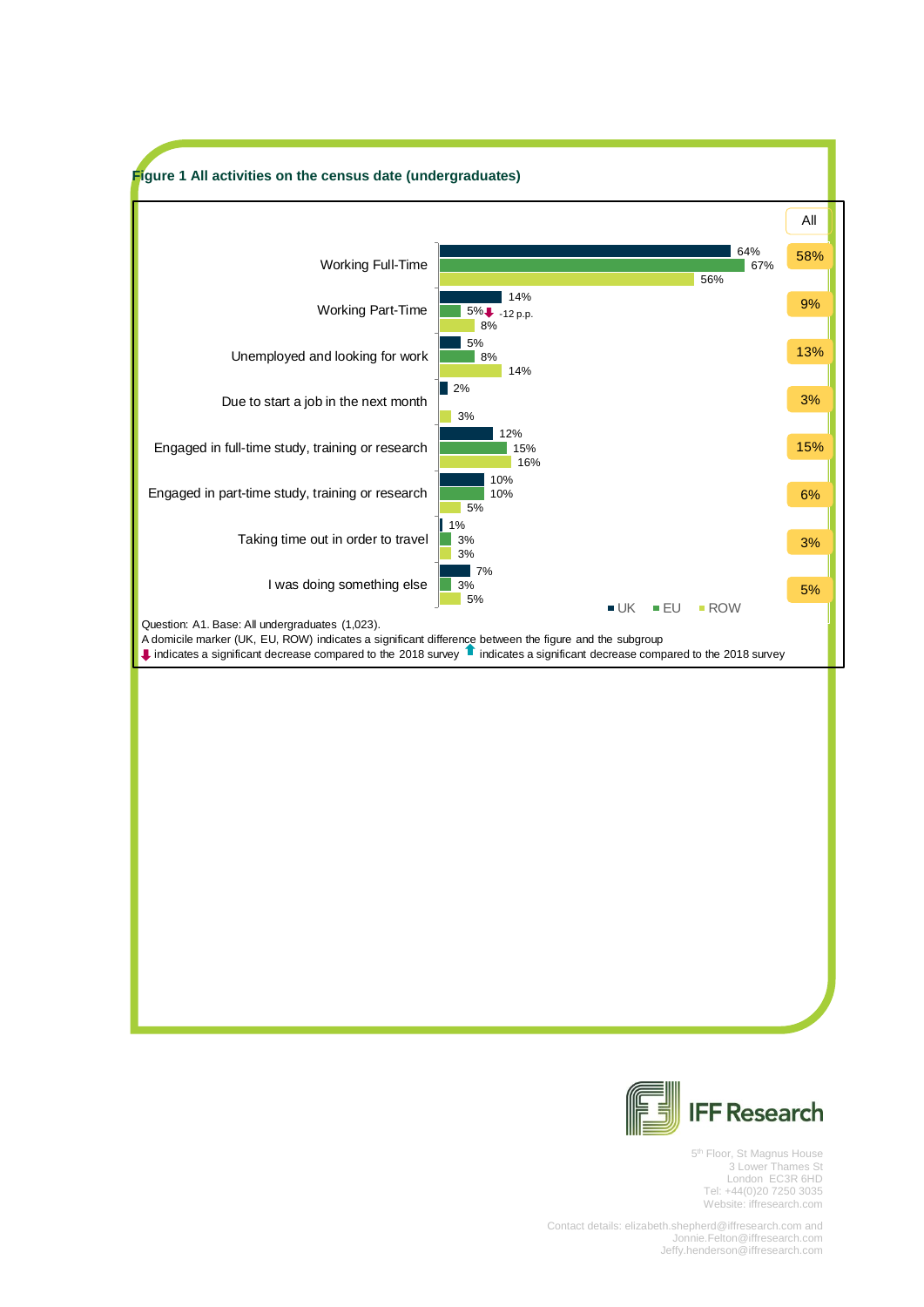

<span id="page-8-0"></span>

5<sup>th</sup> Floor, St Magnus House 3 Lower Thames St London EC3R 6HD Tel: +44(0)20 7250 3035 Website: iffresearch.com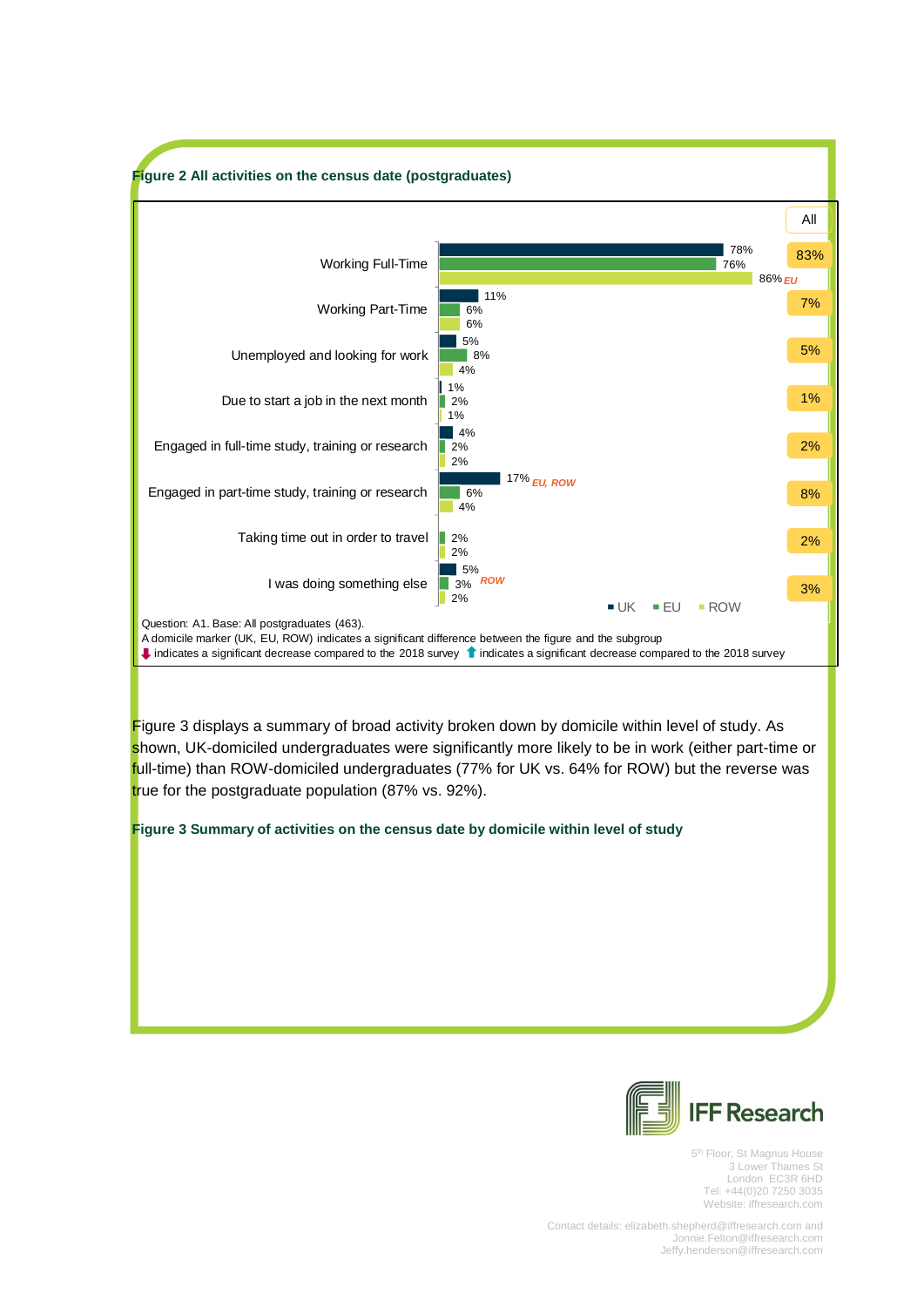

As with the 2018 survey, a higher proportion of working postgraduates were in a graduate level occupation (91%) compared to undergraduates (80%). This was also the case for UK (89%) and EU (95%) graduates compared to ROW graduates (82%), though this difference was new to 2019. The figure below shows the breakdown of undergraduate and postgraduate responses by domicile. It demonstrates that there has been a significant increase of the proportion in graduate roles among undergraduates in the EU compared to 2018.



5<sup>th</sup> Floor, St Magnus House 3 Lower Thames St London EC3R 6HD Tel: +44(0)20 7250 3035 Website: iffresearch.com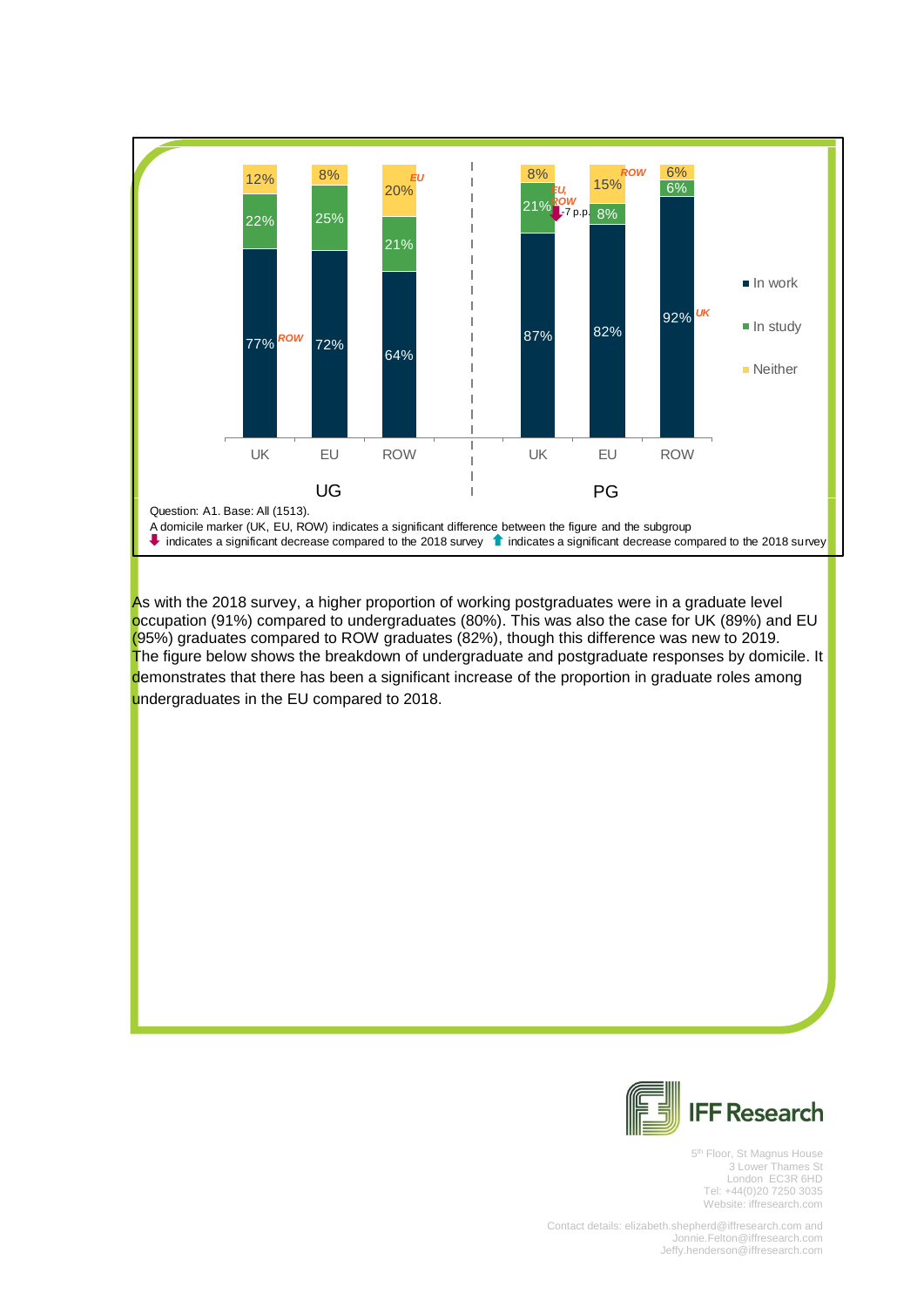<span id="page-10-0"></span>



5<sup>th</sup> Floor, St Magnus House 3 Lower Thames St London EC3R 6HD Tel: +44(0)20 7250 3035 Website: iffresearch.com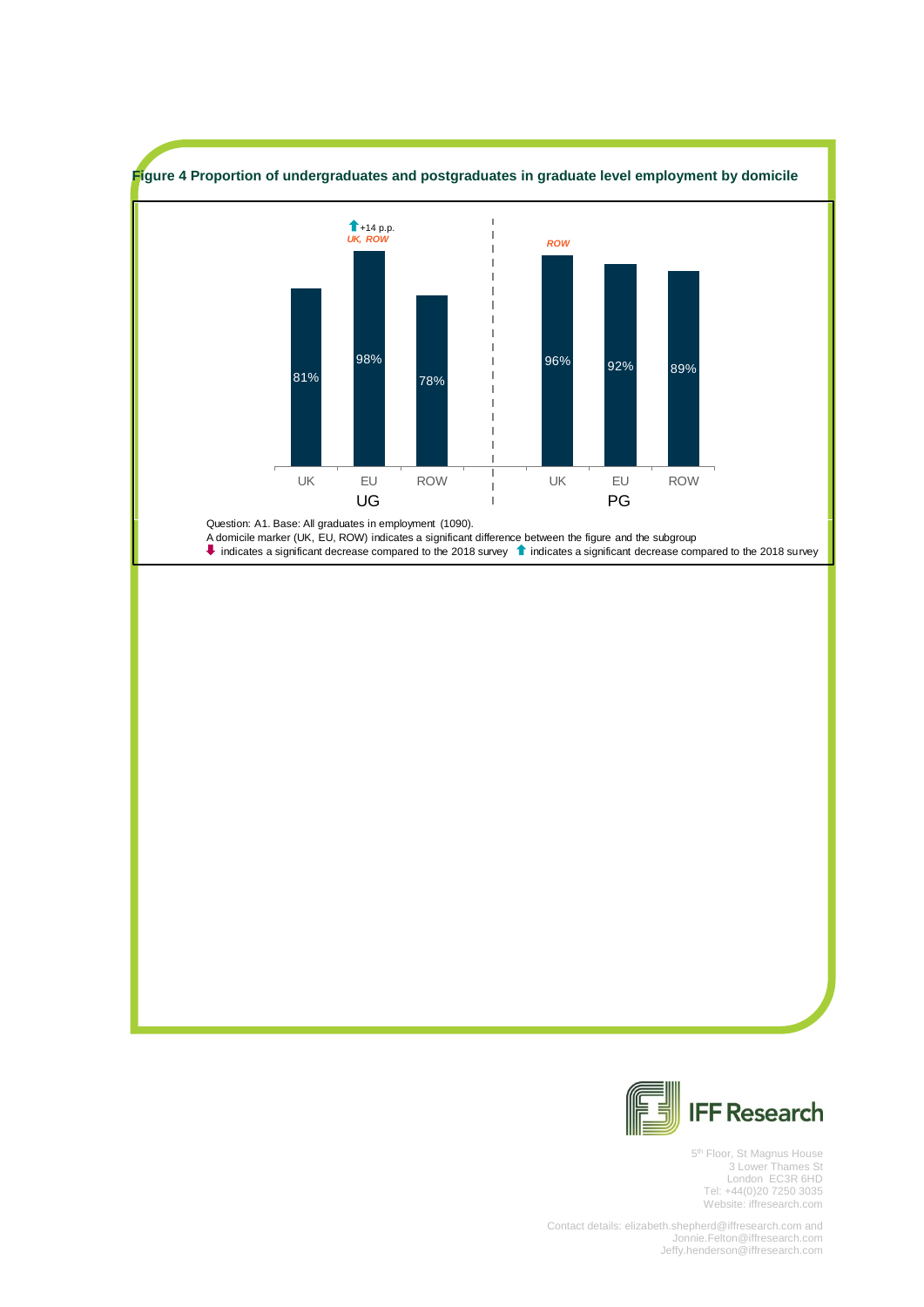# 4 Graduates in employment

### **Detail of employment**

Graduates in employment have entered a wide range of sectors, as shown in [Figure 5.](#page-11-0) Professional, Scientific and Technical Activities was the most common sector worked in. A quarter of all graduates entered this sector (25%) which rose to 37% among those who studied Masters of Laws or UG Laws. Financial and Insurance Activities (14%), rising to 25% among those who did UG EMFSS Programmes.



#### <span id="page-11-0"></span>**Figure 5 Most common sectors by level**

Undergraduates and postgraduates were entering the same types of jobs as in the 2018 survey, both in terms of job roles and types of contract.

In 2019, the most common occupation among UoL postgraduates were professional occupations (52%) in comparison to only 30% of undergraduates. Undergraduates (39%) were mostly likely to be in associate professional and technical occupations, which was much less common among postgraduates (19%).



5<sup>th</sup> Floor, St Magnus House 3 Lower Thames St London EC3R 6HD Tel: +44(0)20 7250 3035 Website: iffresearch.com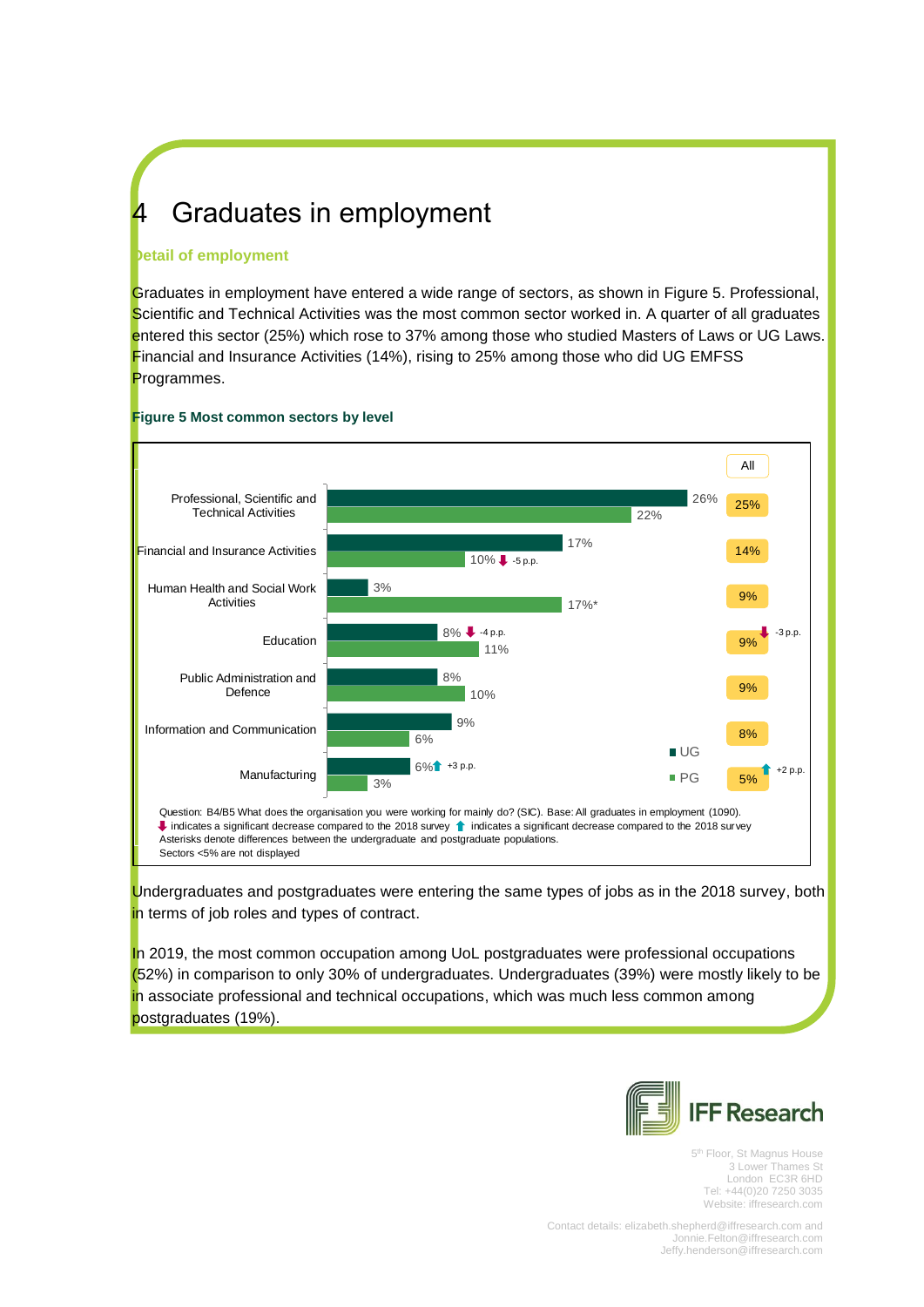81% of those in work are in a permanent, open-ended or fixed term contract. Postgraduates (90%) were significantly more likely to be on these types of contracts than undergraduates (76%). This is particularly driven by those in full-time work (86%) in comparison to part-time work (44%). Overall, 7% are self-employed or freelance, 5% are working on an internship or placement and 1% reported they were starting up their own business.

#### **Motivation and support**

The most common motivation for graduates entering their current job was that it fitted with their career plan or it was exactly the type of job they wanted (33%), particularly among those in graduate level work (37%) in comparison to non-graduate level work (13%), and postgraduates (42%) in comparison to undergraduates (28%). This was significantly below the proportion of graduates who reported this motivation in the 2018 survey (37% of all graduates).

Others saw the job as a stepping stone towards their desired role, 13% took it with a view to gain experience in order to get the type of job they really want and 8% saw it as an opportunity to progress in their organisation. More widely, 12% took it to broaden their experience or develop general skills and 4% took it to see if they would like the type of work it involved. Cumulatively, these professional or career development goals accounted for 70% of graduates' responses. [Figure 6](#page-12-0) shows this breakdown by level of study and domicile.



#### <span id="page-12-0"></span>**Figure 6 Main reason for taking job (professional motivations)**

A smaller proportion of graduates took the job for reasons outside of their professional goals and development (22%), either because it was the best or only job offer received (11%), it was a way to



5<sup>th</sup> Floor, St Magnus House 3 Lower Thames St London EC3R 6HD Tel: +44(0)20 7250 3035 Website: iffresearch.com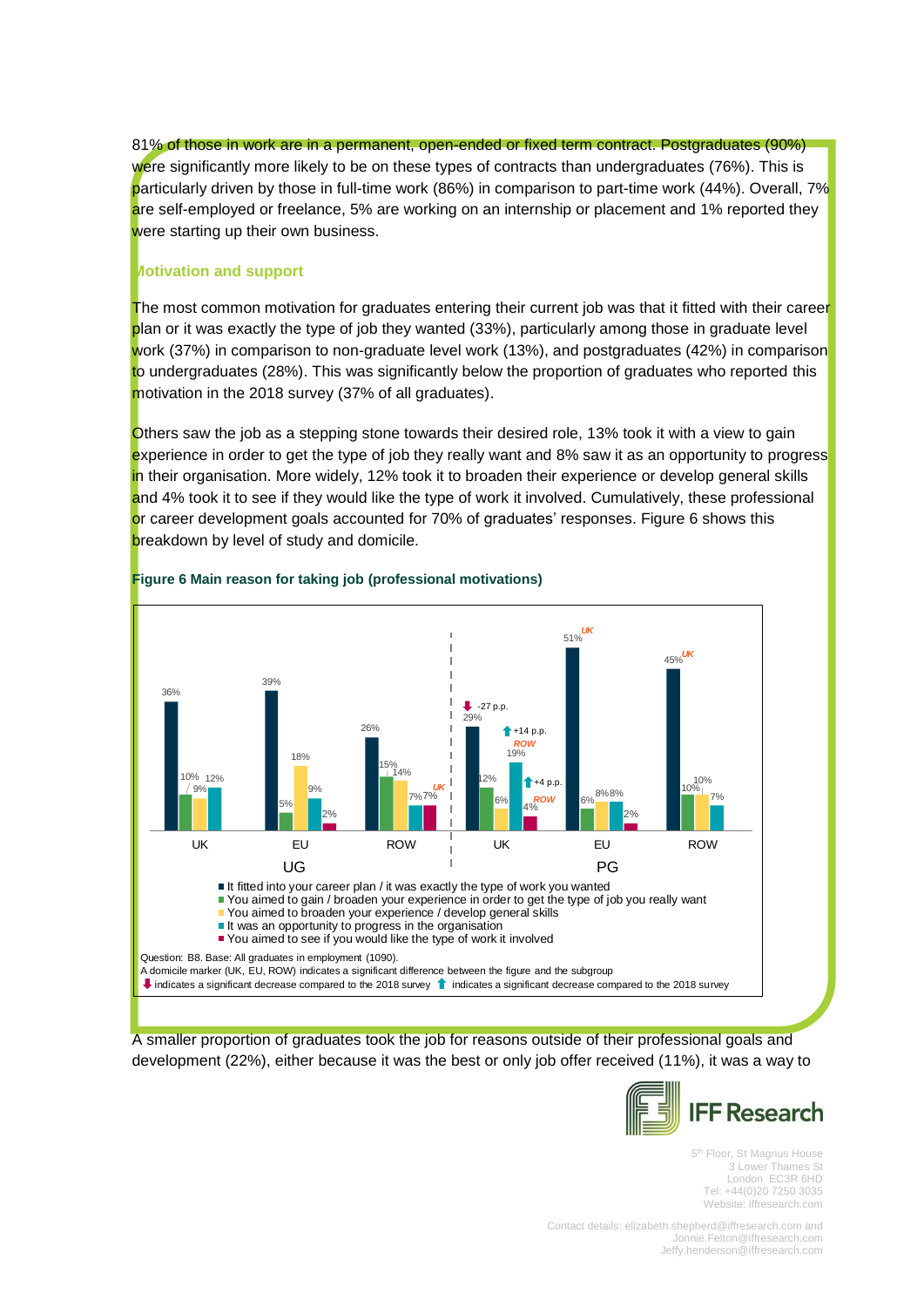earn a living or pay off debts (4%), it was well paid (3%), it was their family business (2%) or it was in the right location (2%). UoL undergraduates (24%) tended to more frequently state non-professional motivations than postgraduates (18%), although the difference was more marked in the 2018 survey.



**Figure 7 Main reason for taking job (non-professional motivations)**

42% of employed graduates felt that the qualification from University of London helped to obtain their job: of these, 69% stated it gave them an advantage and 31% said it was a formal requirement. As only 23% reported that their course was a formal requirement (23%) in the 2018 survey, it may suggest that students were more likely to apply for jobs directly related to their degree programme in 2019.

Across all students, just over half of those in work (53%) thought the qualification was not required in order to obtain their current role, the vast majority of whom (84%) had already started the role before they had completed their qualification. Undergraduates were particularly likely to report that the qualification was a formal requirement (19%) in comparison to postgraduates (3%).

Figure 7 and 8 show the breakdown for undergraduates and postgraduates respectively. It demonstrates that the only significant difference was observed among ROW undergraduates.



5<sup>th</sup> Floor, St Magnus House 3 Lower Thames St London EC3R 6HD Tel: +44(0)20 7250 3035 Website: iffresearch.com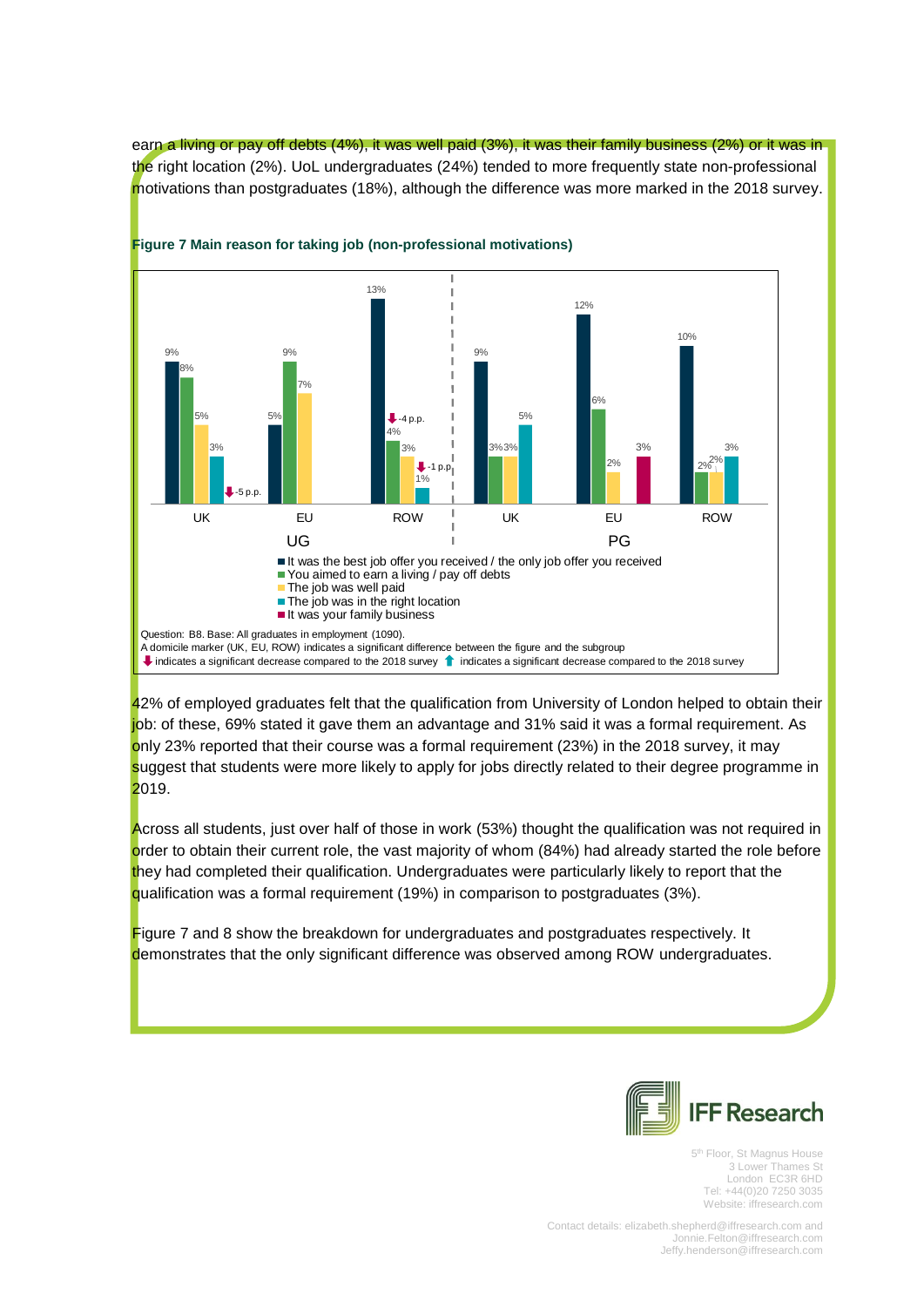

#### **Figure 8 Whether graduates would have obtained job without their UoL course (undergraduates)**





Of those who were in their job before or during their studies, just under three-fifths (58%) were not given any support by their employer. Of those that were supported, 69% were given study leave, 41% had their tuition fees paid in full or part and 8% were given a grant to cover tuition fees and living expenses. The latter figure represents a significant increase on the 2018 survey figure, for who only 3% were given a grant.



5<sup>th</sup> Floor, St Magnus House 3 Lower Thames St London EC3R 6HD Tel: +44(0)20 7250 3035 Website: iffresearch.com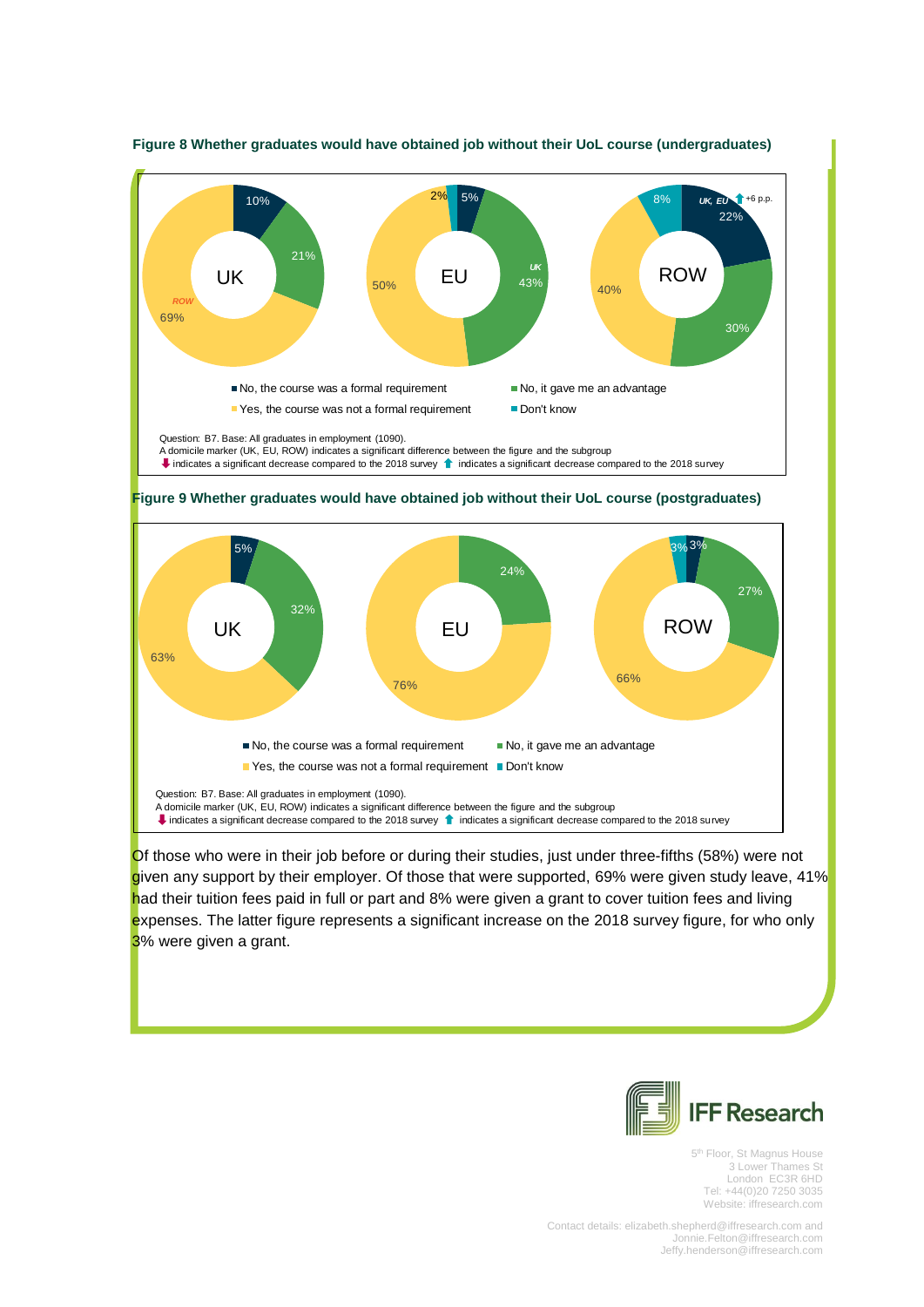# <span id="page-15-0"></span>5 Graduates in further study, training or research

### **Detail of study**

Of all the graduates who were involved in further study, training or research at the time of the survey, approximately one third (33%) were studying via the University of London, the same proportion as in the 2018 study., There were no different significant differences within this by level of study, which represented a marked difference from the 2018 survey whereby a significantly larger proportion of postgraduates were in this group (48%) in comparison to undergraduates (29%).

76% of the graduates who indicated they were working towards the completion of a first degree, undertook this as a continuation of studies their UoL undergraduate certificate or diploma. This was a similar proportion to the previous year's findings (81%).

Graduates were most commonly undertaking a taught course higher degree (24%), a professional qualification (24%) or a first degree (23%). Those reporting UK domicile during their studies were more likely to be undertaking a higher degree, mainly by taught course (35%), than those in non-EU countries (21%); those from non-EU countries were more likely to be undertaking a first degree than UK graduates (26% vs 10%).

Consistent with the 2018 survey, UoL postgraduates were most commonly in higher degrees (49% in research or a taught course) whereas undergraduates have entered more varied qualifications (28% profession qualification, 25% higher degree, and 22% first degree).

[Figure](#page-16-0) 10 displays each type of study by level. There were no significant differences between these findings and those at the 2018 survey.



5<sup>th</sup> Floor, St Magnus House 3 Lower Thames St London EC3R 6HD Tel: +44(0)20 7250 3035 Website: iffresearch.com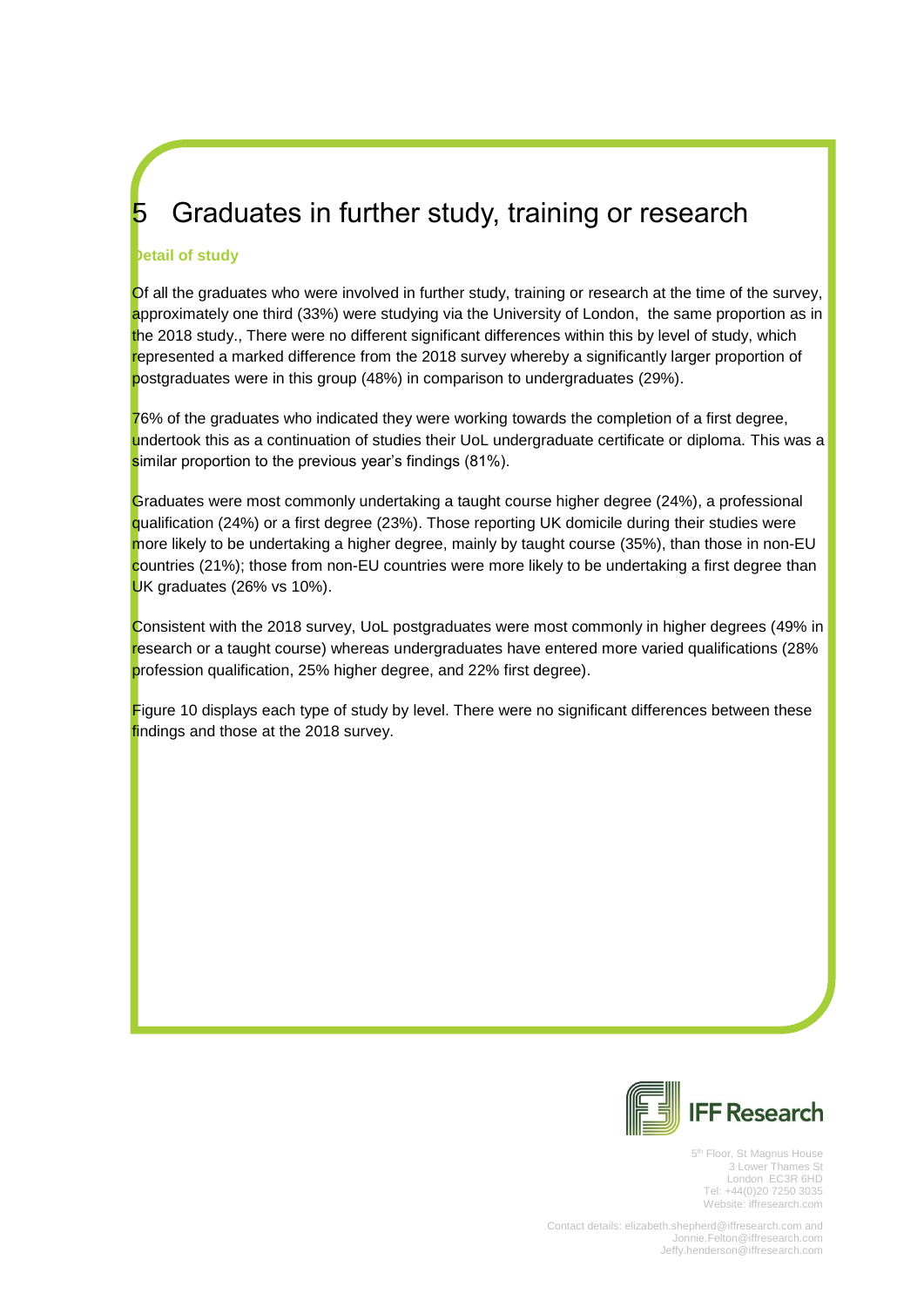<span id="page-16-0"></span>

<sup>5</sup>The EU domicile had too low a base size to conduct analysis on.

i,



5<sup>th</sup> Floor, St Magnus House 3 Lower Thames St London EC3R 6HD Tel: +44(0)20 7250 3035 Website: iffresearch.com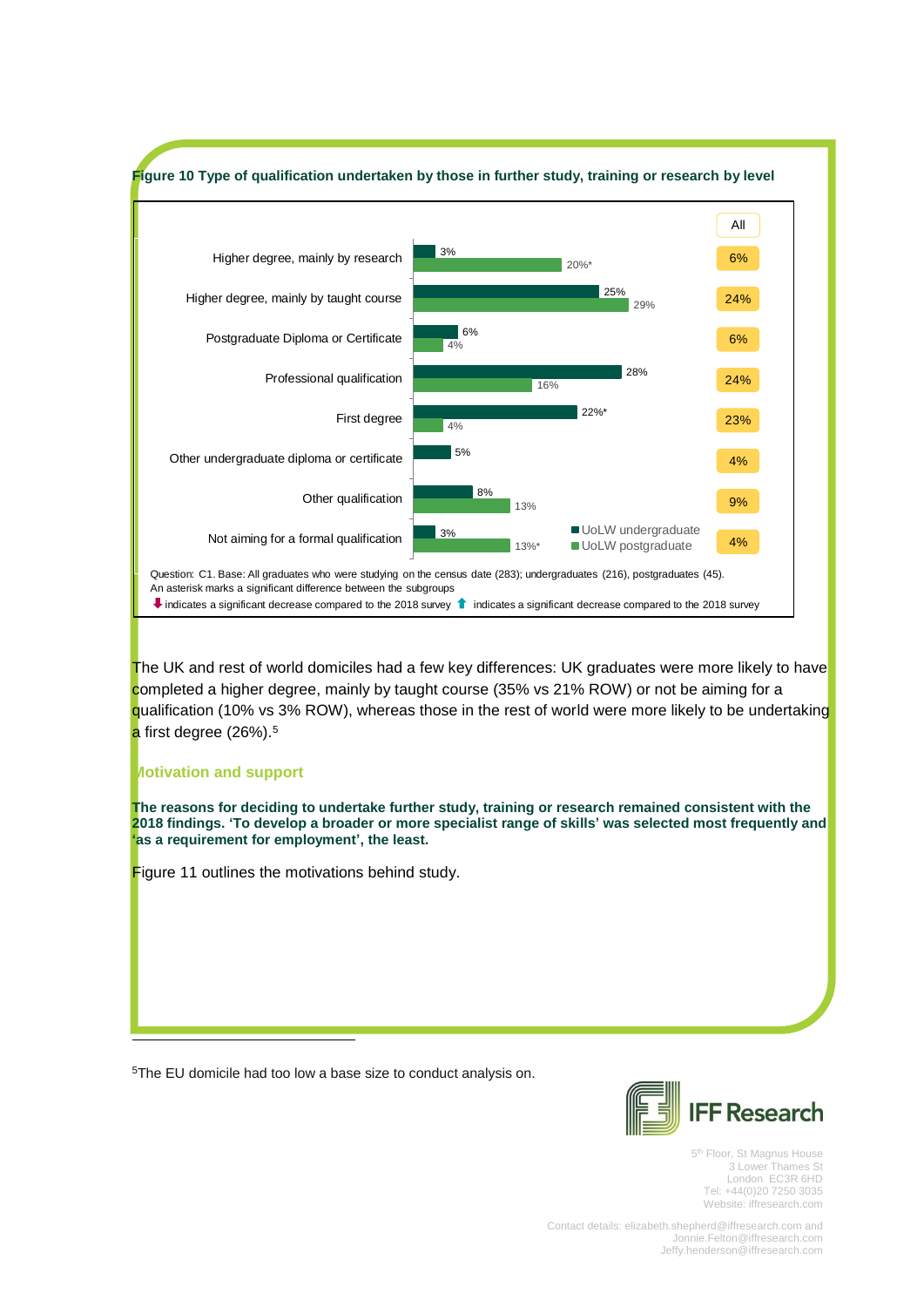<span id="page-17-1"></span>

Compared to the 2018 survey, a smaller proportion of graduates overall picked one reason for their continued study (56% in 2019 vs 64% in 2018), however, the pattern when analysing by level remained the same: UoL undergraduates more frequently stated one reason for undertaking further study than postgraduates (60% vs 44%)<sup>6</sup>. Postgraduates tended to give more varied reasons as to why they wanted to continue their study (44% gave 3 or more reasons in comparison to 25% of undergraduates).

81% of graduates in further study were self-funded, for example through savings or loans (raising to 83% among UoL undergraduates). 17% were funded by an external source, such as through their employer, a grant, award, scholarship or bursary. Again, these results remained consistent with those from the 2018 survey.

# <span id="page-17-0"></span>**6** Measuring graduate satisfaction

i,

90% of postgraduates reported that they did not spend any time during their course at a local teaching institution, whereas 77% of undergraduates studied at least some of their course at a teaching institution. The difference between these two groups of graduates widened over the two

 $6$  This is not a significant difference, likely due to the low base size of the postgraduate group ( $n = 45$ ).



5<sup>th</sup> Floor, St Magnus House 3 Lower Thames St London EC3R 6HD Tel: +44(0)20 7250 3035 Website: iffresearch.com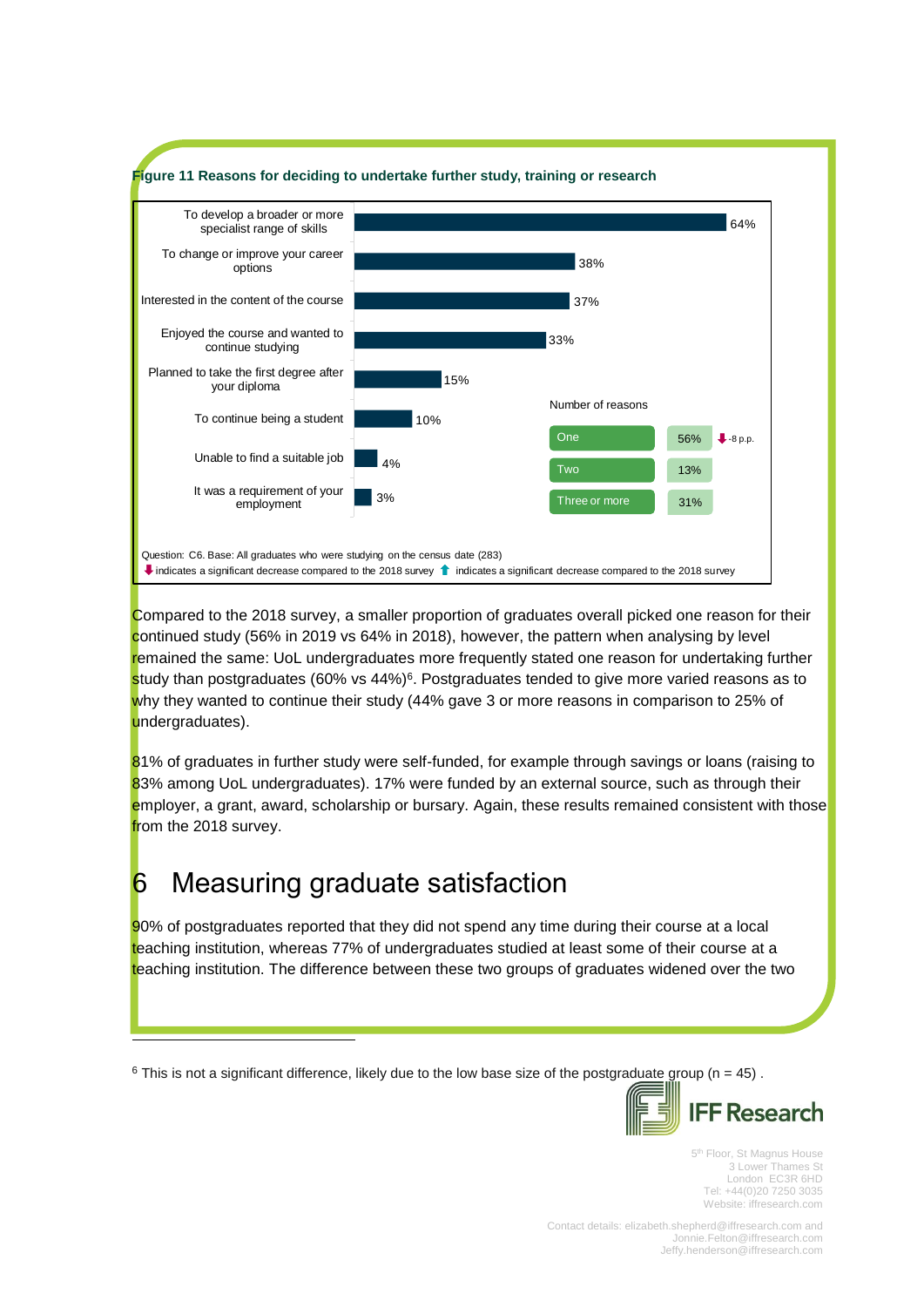surveys as a greater proportion of undergraduates reported spending their whole course at local teaching institution, compared to the year before (53% vs 48%).

Postgraduates were, however, more likely to be working in paid employment full-time while conducting their studies (78%) in comparison to undergraduates (34%). These results were consistent with the 2018 findings.

### **Impact of the UoL course**

The majority of graduates agreed or strongly agreed that their UoL course met their needs and developed them in range of ways, all consistent with the 2018 findings: 77% agreed that the flexibility of the course met their needs and that the course helped them to become an independent learner, 73% thought it challenged them to achieve their best work (which rose to 80% among those who got a 1st). 68% of graduates said the course made them feel confident in tackling unfamiliar situations or problems and 60% said it helped them to become an informed and active citizen.

Out of the eight listed, graduates reported the same top three impacts of the Higher Education experience as the 2018 cohort; that it enhanced their social and intellectual capabilities beyond employment (86%), enabled them to progress towards their long-term career aspirations (86%) and enhanced the quality of their life generally (81%). Those in graduate level work or study were more consistently positive compared to the previous year: they were more likely to state the HE experience had an impact than those not in work or study across 7 of the 8 measures, up from 2 measures in 2018.

A greater proportion of postgraduates responded more positively than undergraduates for 3 of the 8 impacts (down from 5 impact measures in the 2018 survey). These were the ability to:

- 'influence the work of others in the workplace' (76% of postgraduates said their Higher Education experience had enabled them to do this to some or a great extent vs.68% of undergraduates);
- 'enhance your credibility or standing in the workplace' (88% of postgraduates vs. 81% of undergraduates);
- and 'progress towards your long-erm career aspirations' (90% of postgraduates vs. 84% of undergraduates).

As opposed to the 2018 survey, where undergraduates more frequently agreed that their Higher Education experience had enhanced their quality of life more generally than postgraduates (82% vs 77%), undergraduates were not more likely than postgraduates to say that their experience had impacted them on any of the measures in 2019.

[Figure 12](#page-19-0) and



5<sup>th</sup> Floor, St Magnus House 3 Lower Thames St London EC3R 6HD Tel: +44(0)20 7250 3035 Website: iffresearch.com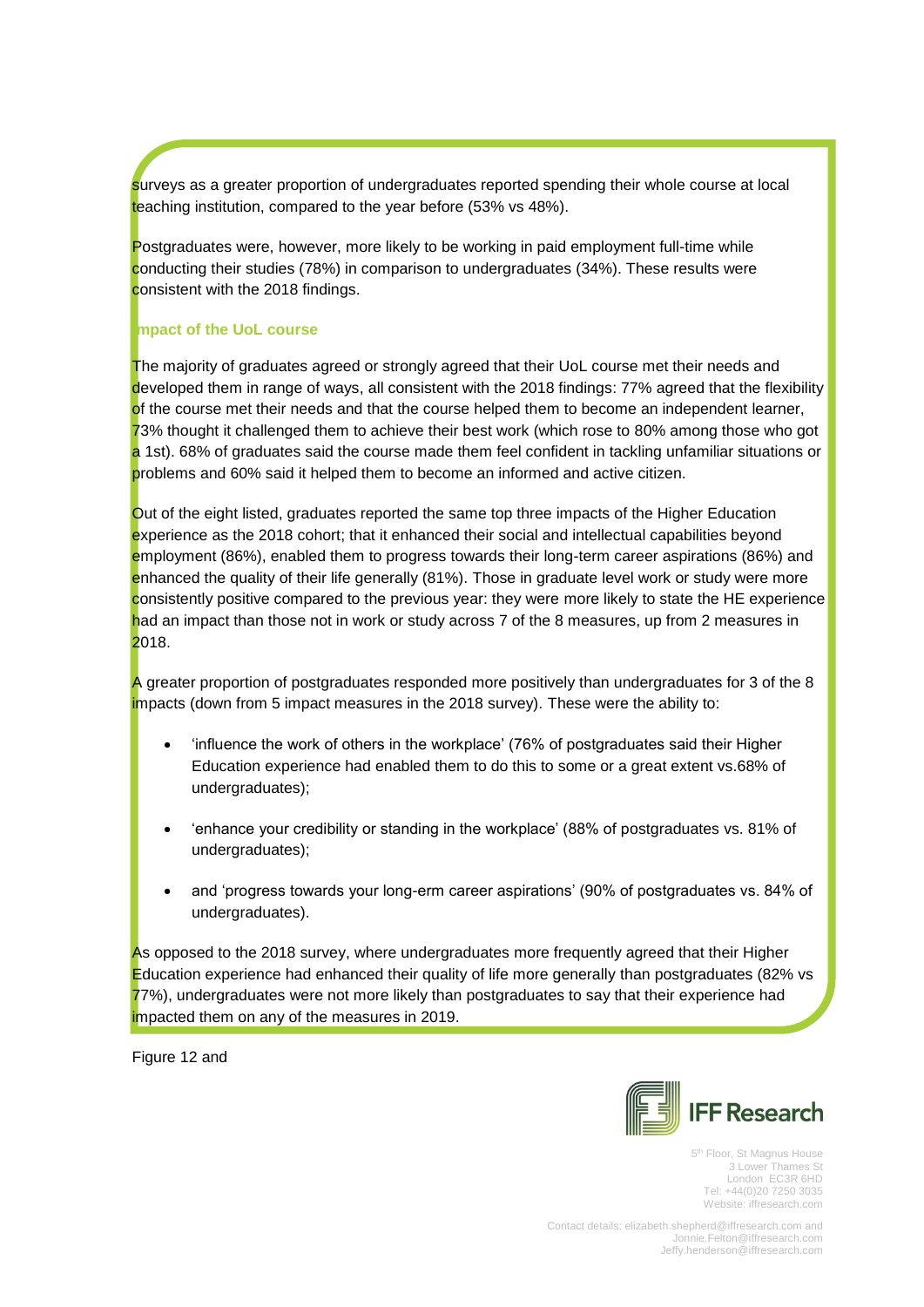<span id="page-19-0"></span>



5<sup>th</sup> Floor, St Magnus House 3 Lower Thames St London EC3R 6HD Tel: +44(0)20 7250 3035 Website: iffresearch.com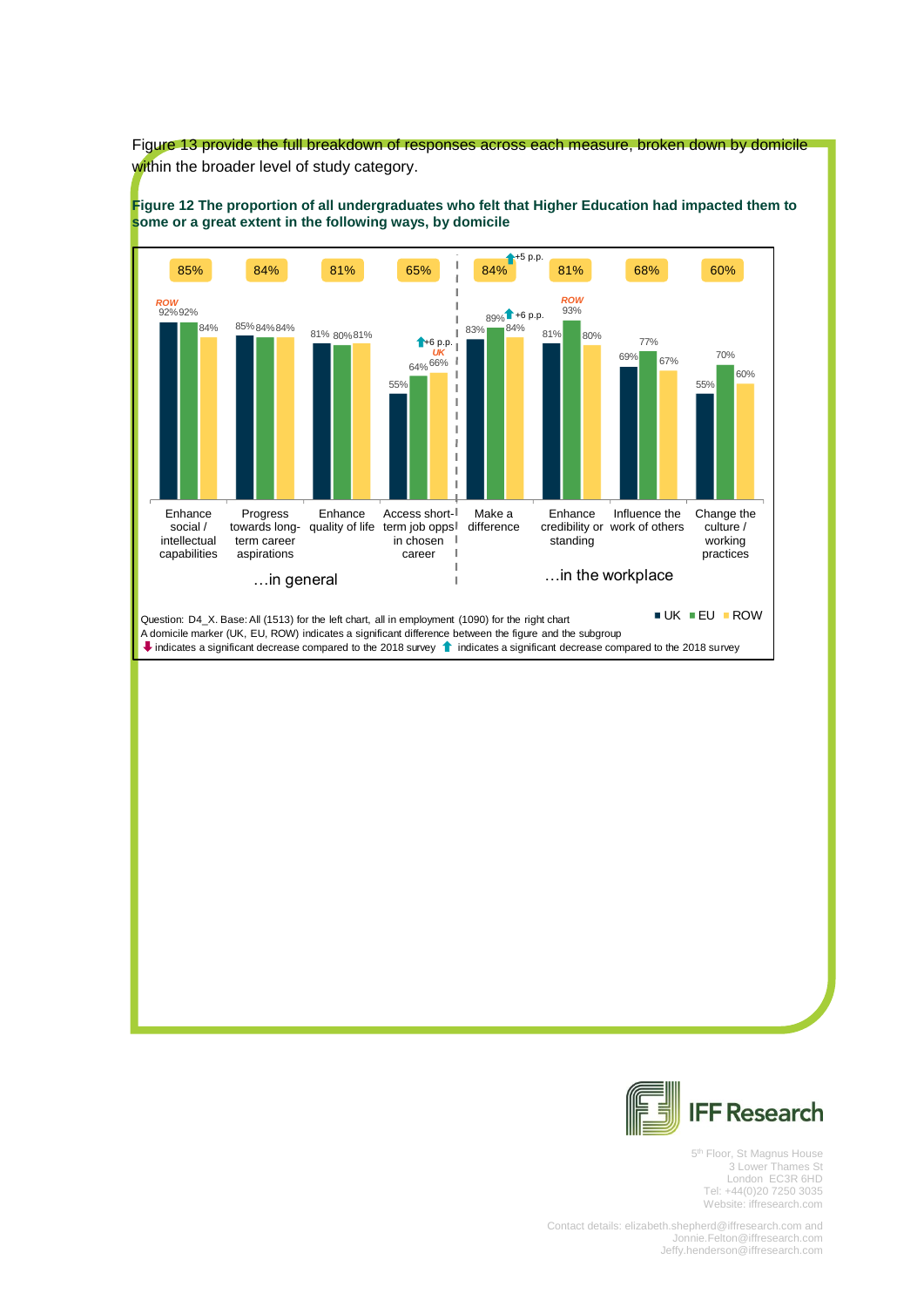

<span id="page-20-0"></span>**Figure 13 The proportion of postgraduates who felt that Higher Education had impacted them to some or a great extent, by domicile**

A third (33%) of all graduates highlighted another impact that their Higher Education experience had on them. This included improving enabling them to grow as a person, for example through increased confidence / sense of achievement /satisfaction (190 graduates); to enhance their general or workplace specific knowledge and skills (172 graduates), improve their analytical or critical thinking (103 graduates), broaden their cognitive skills (62 graduates) and improve access to further learning (38 graduates).

### **UoL perceptions ratings**

#### **Net promoter score**

The Net Promoter Score (NPS) is an established technique for gauging the loyalty and satisfaction of the relationship with an organisation, in this case the University of London. It typically asks to what extent customers (or in this case graduates), would recommend the organisation on a scale of 0 to 10. The Net Promoter Score is calculated by subtracting the percentage of respondents who are detractors (give a score of 0 - 6) from the percentage who are promoters (give a score 9 or 10).

The NPS was at +26% - this positive figure shows there were more promoters than detractors, though there has been a slight decrease compared to the previous year (+30%).



5<sup>th</sup> Floor, St Magnus House 3 Lower Thames St London EC3R 6HD Tel: +44(0)20 7250 3035 Website: iffresearch.com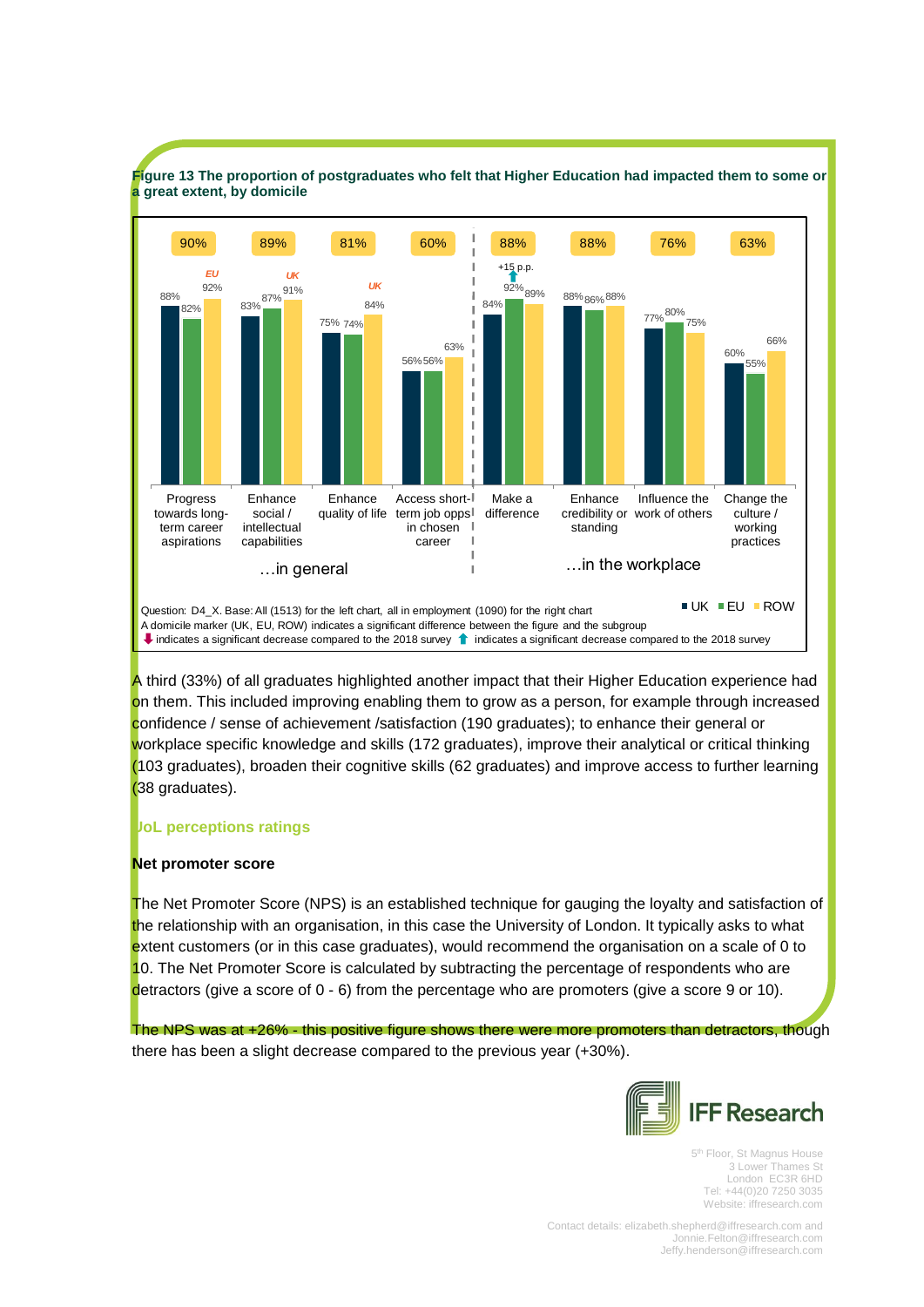As with the 2018 findings, UoL postgraduates had a higher NPS (37%) compared to undergraduates (22%), though the figures at course level has fluctuated. The greatest change was among PG LSHTM graduates, which have seen a decrease in NPS score by 25 percentage points (+46% NPS in 2019). UG EMFSS Programmes and MSc Accountancy also saw a decrease of -12 percentage points (-4% NPS) and -10 percentage points (38% NPS) respectively, whereas Law subjects saw an increase: +11 percentage points among UG Laws (+46% NPS) and +10 percentage (51% NPS) points among Master of Laws.

Other factors associated with a higher NPS score were as follows:

- Activity: those in any form of work or study (29%) had a higher NPS score than those who were not (8%). Those in study were particularly high scoring (39% compared to 27% in work).
- Level of occupation: those in graduate level work (30%) had a higher NPS score than those who were in non-graduate level work (20%).

# **Other perceptions ratings**

Along with NPS, the survey collected two other key perception measures, ranked from 0 (most negative response) to 10 (most positive response): satisfaction with their UoL experience and likelihood of staying in touch with UoL.

Across the whole cohort, graduates gave the highest mean score for recommending the institution (8.0), followed by satisfaction with their overall experience (7.6), and then likelihood of staying in touch with the institution (6.8). These have fallen in line with the 2018 findings (8.1, 7.6 and 6.7 respectively).

The 2018 survey found that postgraduates had significantly higher mean scores for all three measures compared to undergraduates, however this was no longer the case for the 2019 survey. While the likelihood of staying in touch still maintained this difference (also demonstrated by the NPS above), there were no differences for the other two measures by level. As shown in the table below, undergraduates gave significantly more positive scores compared to the year before, which closed the gap between them and postgraduates.



5<sup>th</sup> Floor, St Magnus House 3 Lower Thames St London EC3R 6HD Tel: +44(0)20 7250 3035 Website: iffresearch.com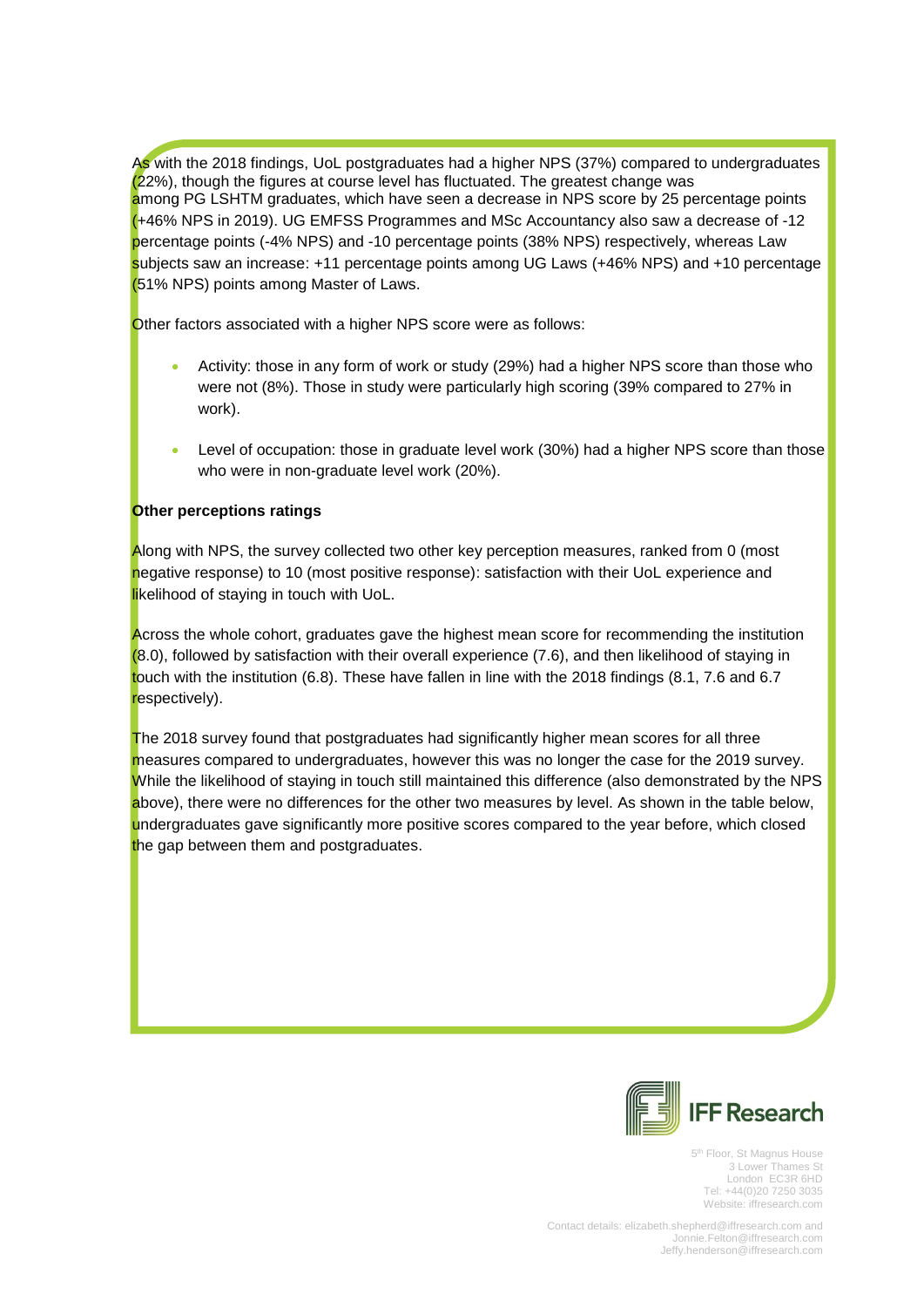#### **Table 6.1 The mean score of three key measures of the experience of University of London by level**

| <b>Domicile</b>                                       | <b>Total</b>           |            |             |
|-------------------------------------------------------|------------------------|------------|-------------|
| Level of study (all graduates)                        | UG (1,023)             | PG (463)   | All (1,513) |
| <b>Satisfaction with overall</b><br>experience        | $76$ <sup>1+0.2</sup>  | $77 - 0.3$ | 7.6         |
| Whether likely to recommend                           | 7.9                    | $8.3*$     | 8.0         |
| Whether likely to stay in touch<br>with UoL Worldwide | $6.8$ <sup>1+0.3</sup> | 7.0        | 6.8         |

Mean score calculation excludes 'don't know' responses

An asterisk indicates a significant difference between the figure and the subgroup

Indicates a significant decrease compared to the 2018 survey indicates a significant decrease compared to the 2018 survey

[Figure 14](#page-22-0) and [Figure 15](#page-23-0) below looks in closer details at two of the perception measures, breaking it down by course. It indicates that part of the increase in undergraduate scores in 2019 was due to higher ranking from UG Laws graduates.



#### <span id="page-22-0"></span>**Figure 14 The mean scores for satisfaction with overall experience UoL by course and domicile**



5<sup>th</sup> Floor, St Magnus House 3 Lower Thames St London EC3R 6HD Tel: +44(0)20 7250 3035 Website: iffresearch.com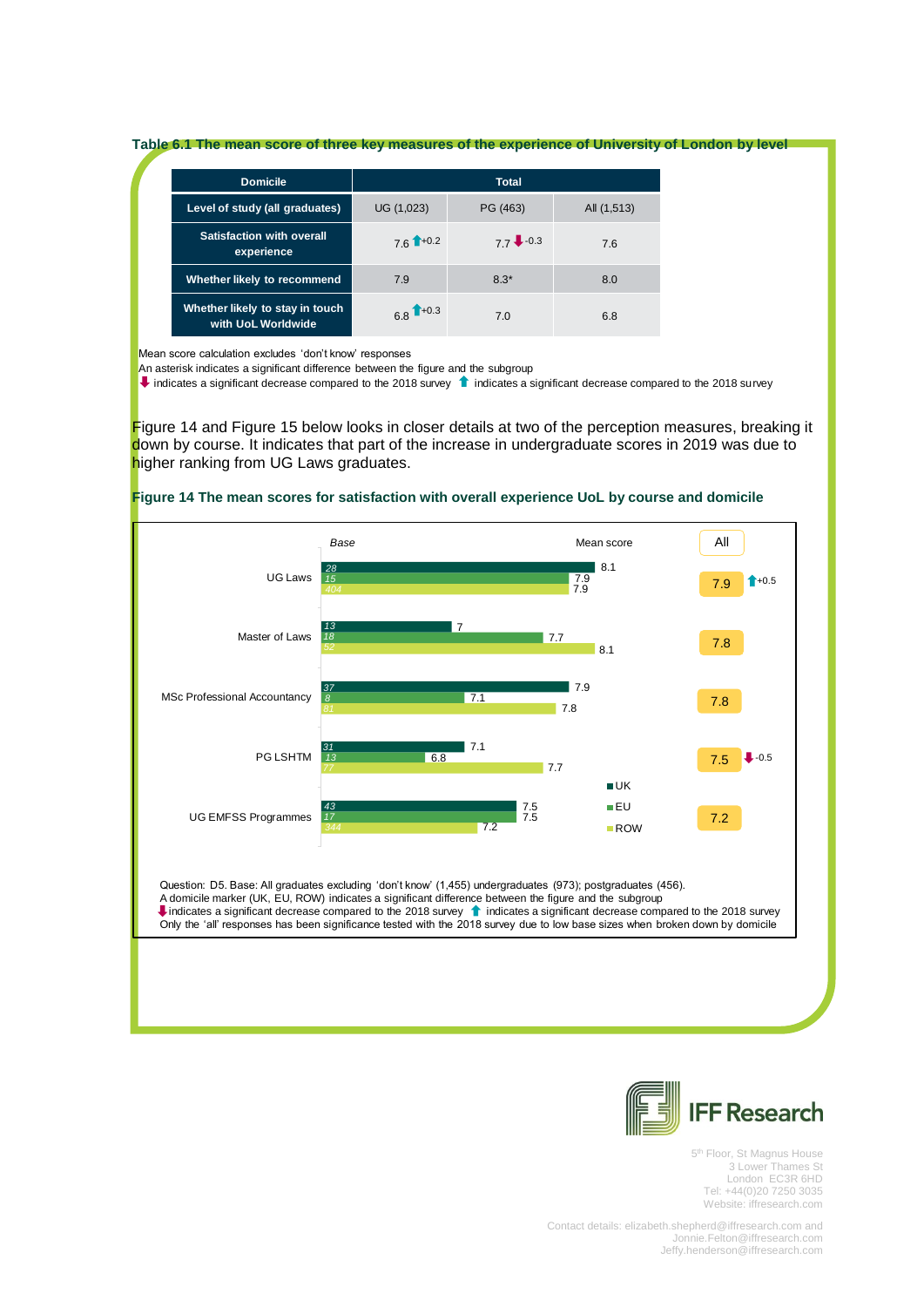<span id="page-23-0"></span>

[Figure](#page-24-0) 16 below shows the three measures when further split by domicile. As with the 2018 findings, ROW postgraduates had higher mean scores than UK postgraduates. No significant differences were observed across the two surveys, suggesting student satisfaction does not fluctuate substantially year on year for domicile.



5<sup>th</sup> Floor, St Magnus House 3 Lower Thames St London EC3R 6HD Tel: +44(0)20 7250 3035 Website: iffresearch.com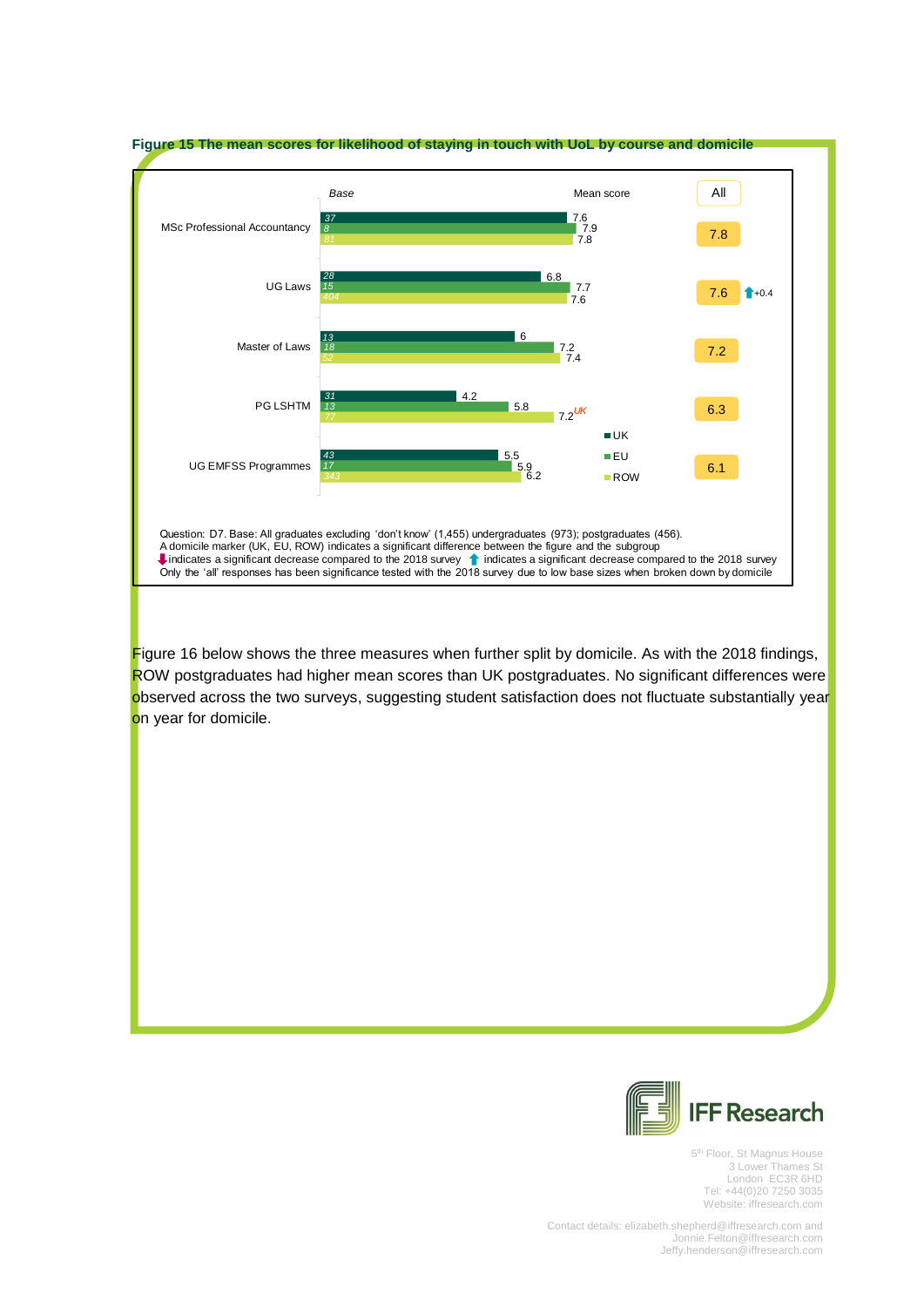<span id="page-24-0"></span>

IFF Research illuminates the world for "organisations businesses and individuals helping them to make better-informed decisions."

### Our Values:

### 1. Impartiality and independence:

IFF is a research-led organisation which believes in letting the evidence do the talking. We don't undertake projects with a preconception of what "the answer" is, and we don't hide from the truths that research reveals. We are independent, in the research we conduct, of political flavour or dogma. We are open-minded, imaginative and intellectually rigorous.

# 2. Being human first:

Whether employer or employee, client or collaborator, we are all humans first and foremost. Recognising this essential humanity is central to how we conduct our business, and how we lead our lives. We respect and accommodate each individual's



5<sup>th</sup> Floor, St Magnus House 3 Lower Thames St London EC3R 6HD Tel: +44(0)20 7250 3035 Website: iffresearch.com